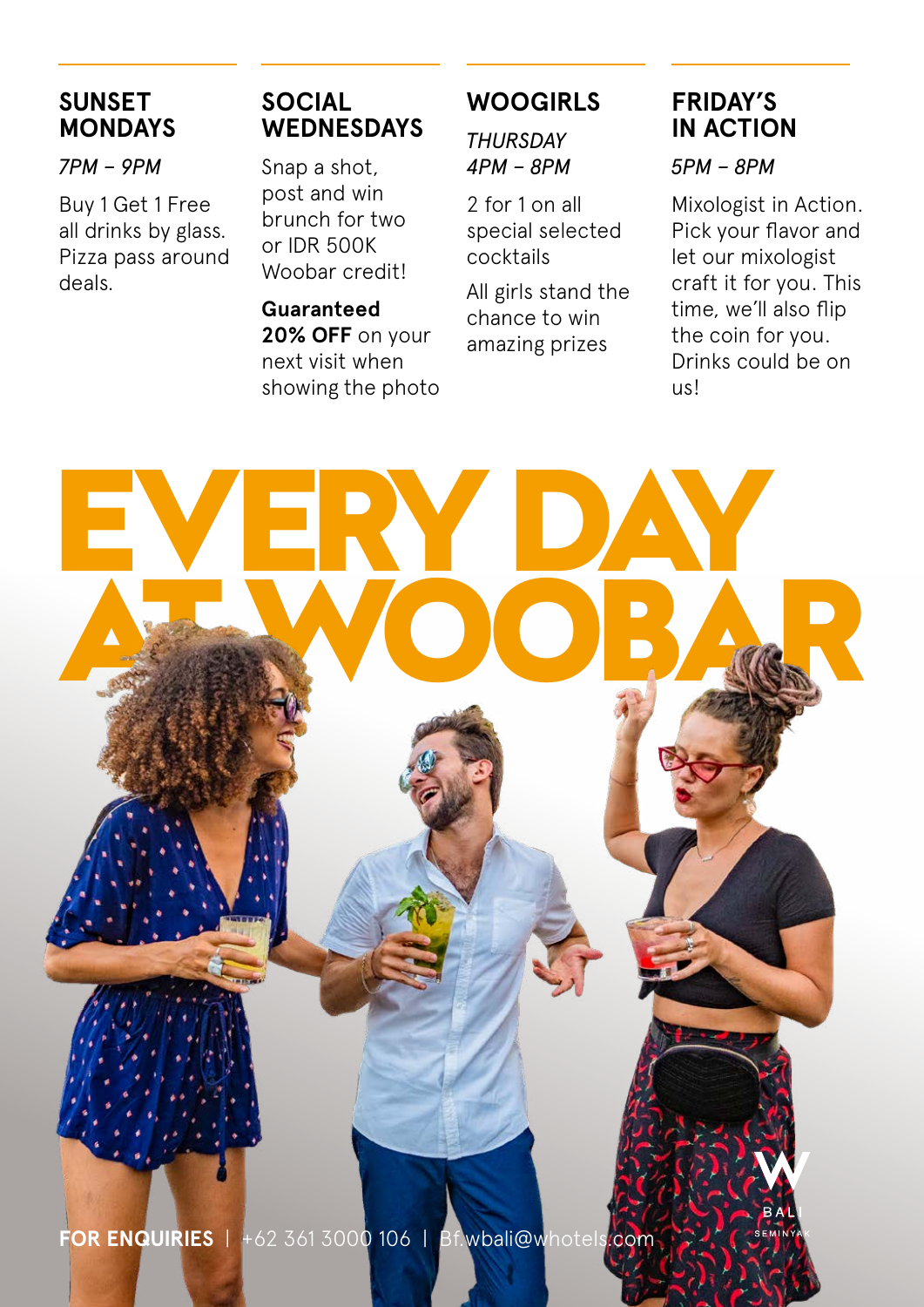## **SOCIAL WEDNESDAYS**

Snap a shot, post and win brunch for two or IDR 500K B&F credit!

**GUARANTEED 20% OFF** on your next visit when showing the photo

### **Terms & Conditions**

WOOPAP

- Photo to be submitted on the day of the visit
- 20% off your bill on your next visit when showing the photo
- Hashtag **#WoobarSocialWednesdays**
- Winner will be announced on the following day **@woobarbali**
- Winner to be decided based on creativity of the photo
- W Bali–Seminyak reserves the usage right for all photos posted (A follow up DM will be send along with usage right form to be signed by the winner)
- Account must be made public



SEMINYAK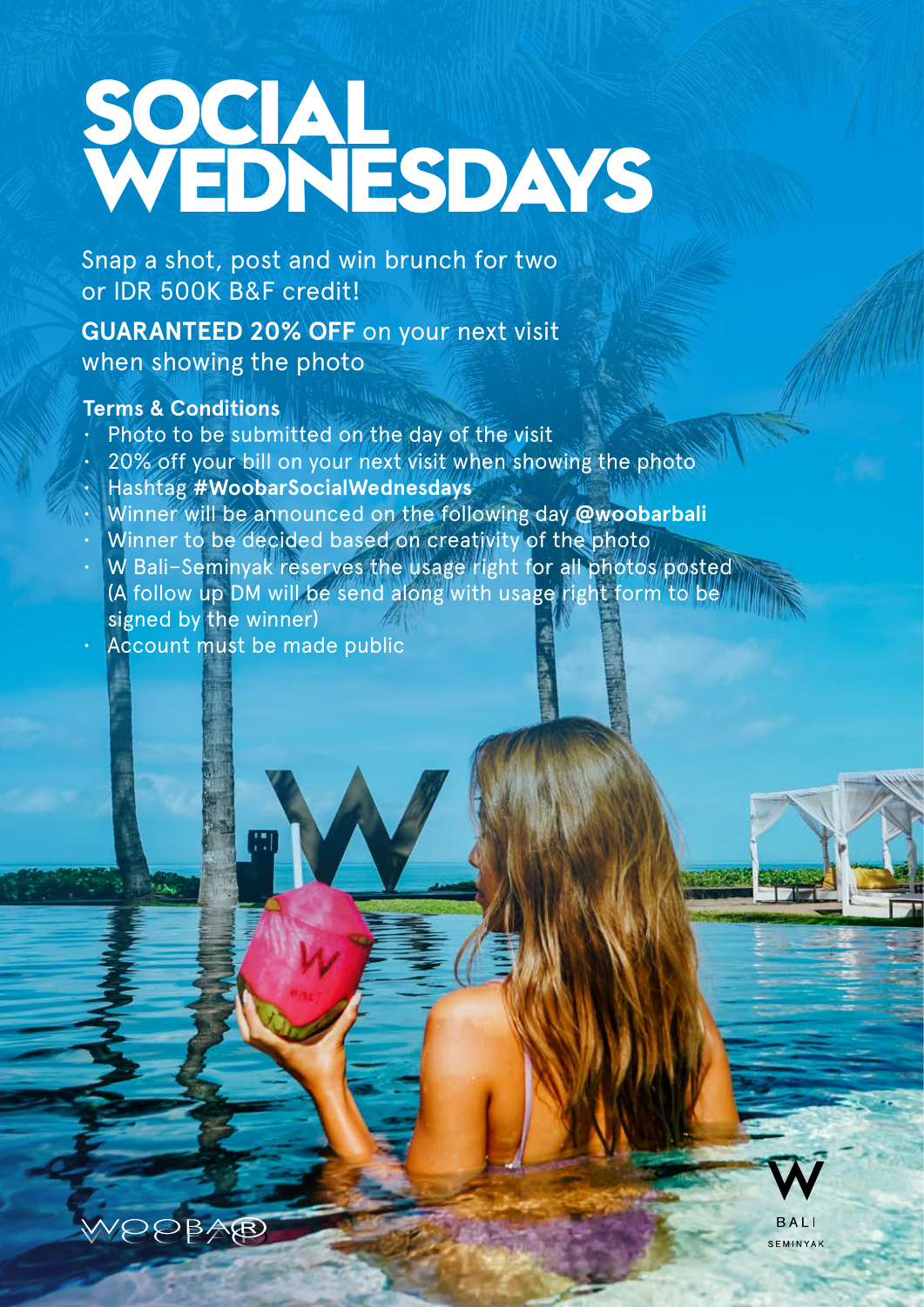

## FOOD MENU

[DESIGN YOUR OWN PIZZA](#page-6-0)

BEVERAGE MENU

[WOOGIRL COCKTAIL](#page-24-0)

**CLOUDS MENU** 

W Bali - Seminyak Jl. Petitenget, Kerobokan, Seminyak, Bali 80361, Indonesia wbaliseminyak.com (62) 361 3000 106 bf.wbali@whotels.com

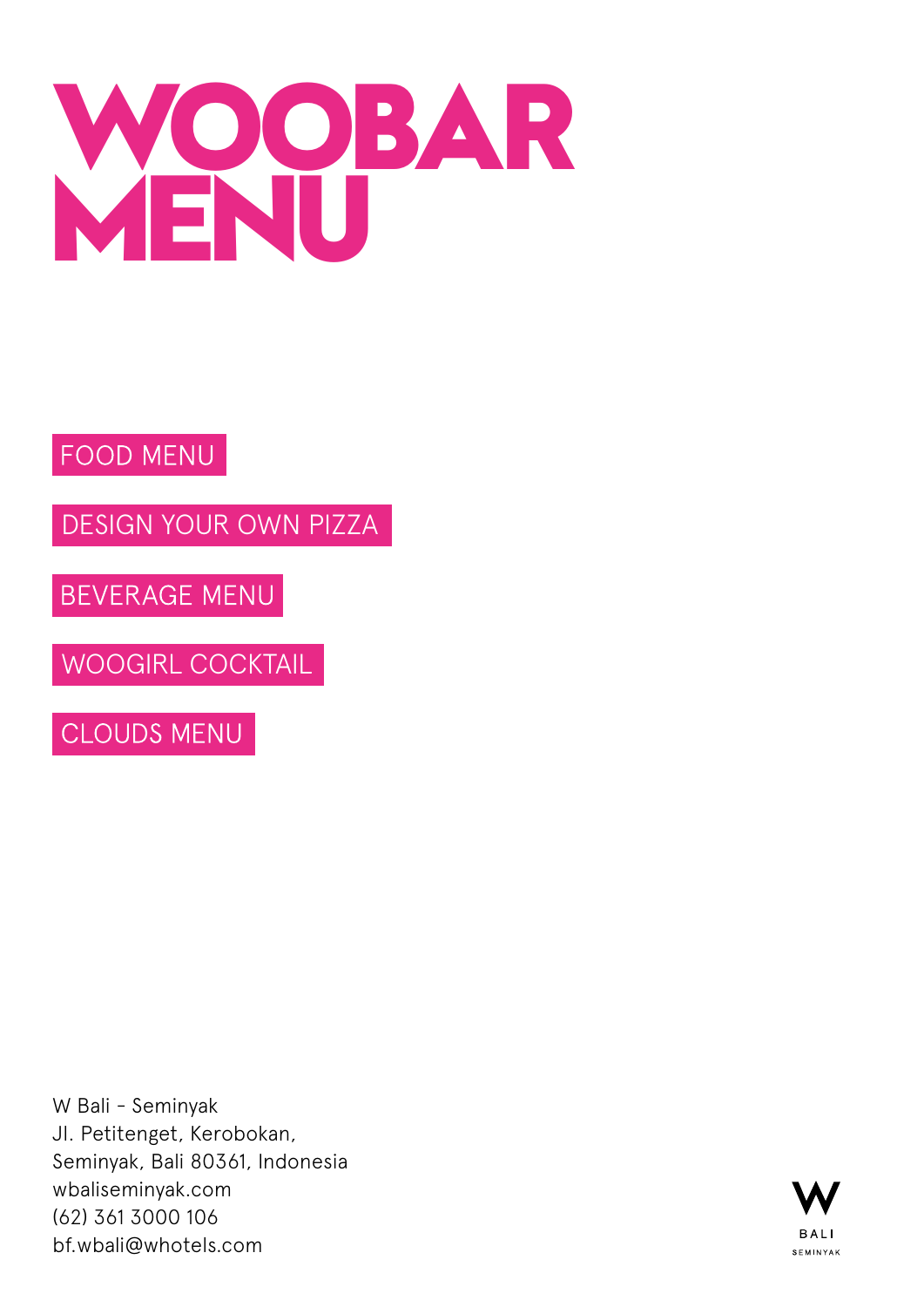

W Bali - Seminyak Jl. Petitenget, Kerobokan, Seminyak, Bali 80361, Indonesia wbaliseminyak.com (62) 361 3000 106 bf.wbali@whotels.com

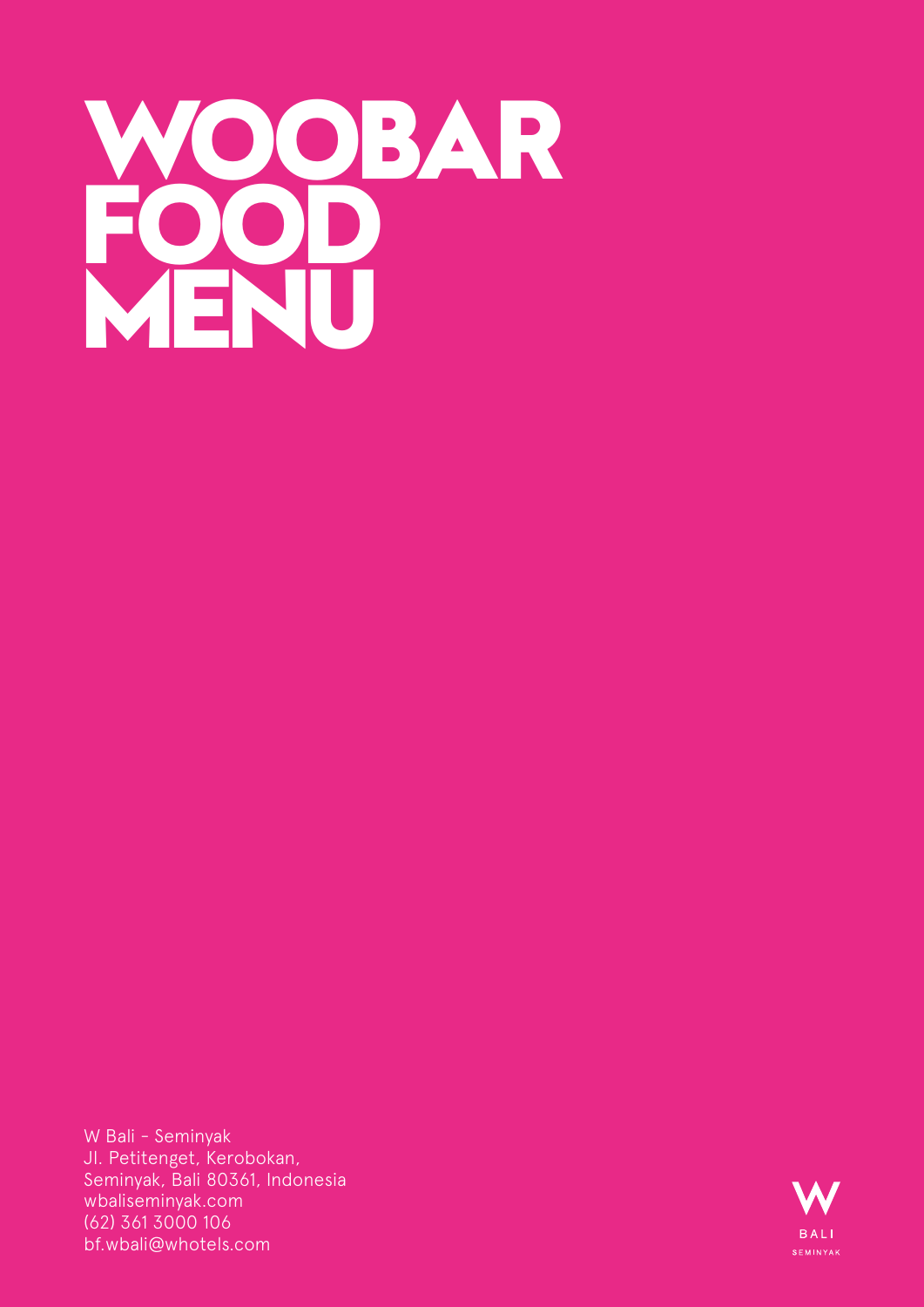

## **CRUSTY SOUR DOUGH PIZZA**

### **RED PIES**

| <b>CLASSIC BURRATA</b><br>Crushed tomato, fresh burrata, basil<br><b>BUFFALO CHICKEN</b><br>House buffalo sauce, mozzarella, shallots, coriander,<br>fried chicken, ranch<br>္သို JAMBI PINEAPPLE AND HAM<br>Ham, pineapple, tomato, basil<br>္ဗြာ PEPPERONI & SMOKY CHORIZO<br>Local pepperoni, ricotta cheese, basil, dry chili flakes<br><b>WAGYU BEEF</b><br>Jalapenos, crumbled feta, onion, wild rocket, green salsa<br><b>JIMBARAN MARKET SEAFOOD</b><br>Prawn, snapper, squid, asari clams, cherry tomatoes,<br>sambal matah, kemangi, spinach | <b><i>S</i></b> MARGARITA<br>Ripe tomatoes, mozzarella, oregano, tomato sauce | 145 |
|--------------------------------------------------------------------------------------------------------------------------------------------------------------------------------------------------------------------------------------------------------------------------------------------------------------------------------------------------------------------------------------------------------------------------------------------------------------------------------------------------------------------------------------------------------|-------------------------------------------------------------------------------|-----|
|                                                                                                                                                                                                                                                                                                                                                                                                                                                                                                                                                        |                                                                               | 180 |
|                                                                                                                                                                                                                                                                                                                                                                                                                                                                                                                                                        |                                                                               | 185 |
|                                                                                                                                                                                                                                                                                                                                                                                                                                                                                                                                                        |                                                                               | 185 |
|                                                                                                                                                                                                                                                                                                                                                                                                                                                                                                                                                        |                                                                               | 195 |
|                                                                                                                                                                                                                                                                                                                                                                                                                                                                                                                                                        |                                                                               | 225 |
|                                                                                                                                                                                                                                                                                                                                                                                                                                                                                                                                                        |                                                                               | 185 |

\*For our freshly made Pizzas, please allow us a preparation time of minimum 30 minutes



**r** 

**Pork**



**Gluten Free**

**GF** 



ò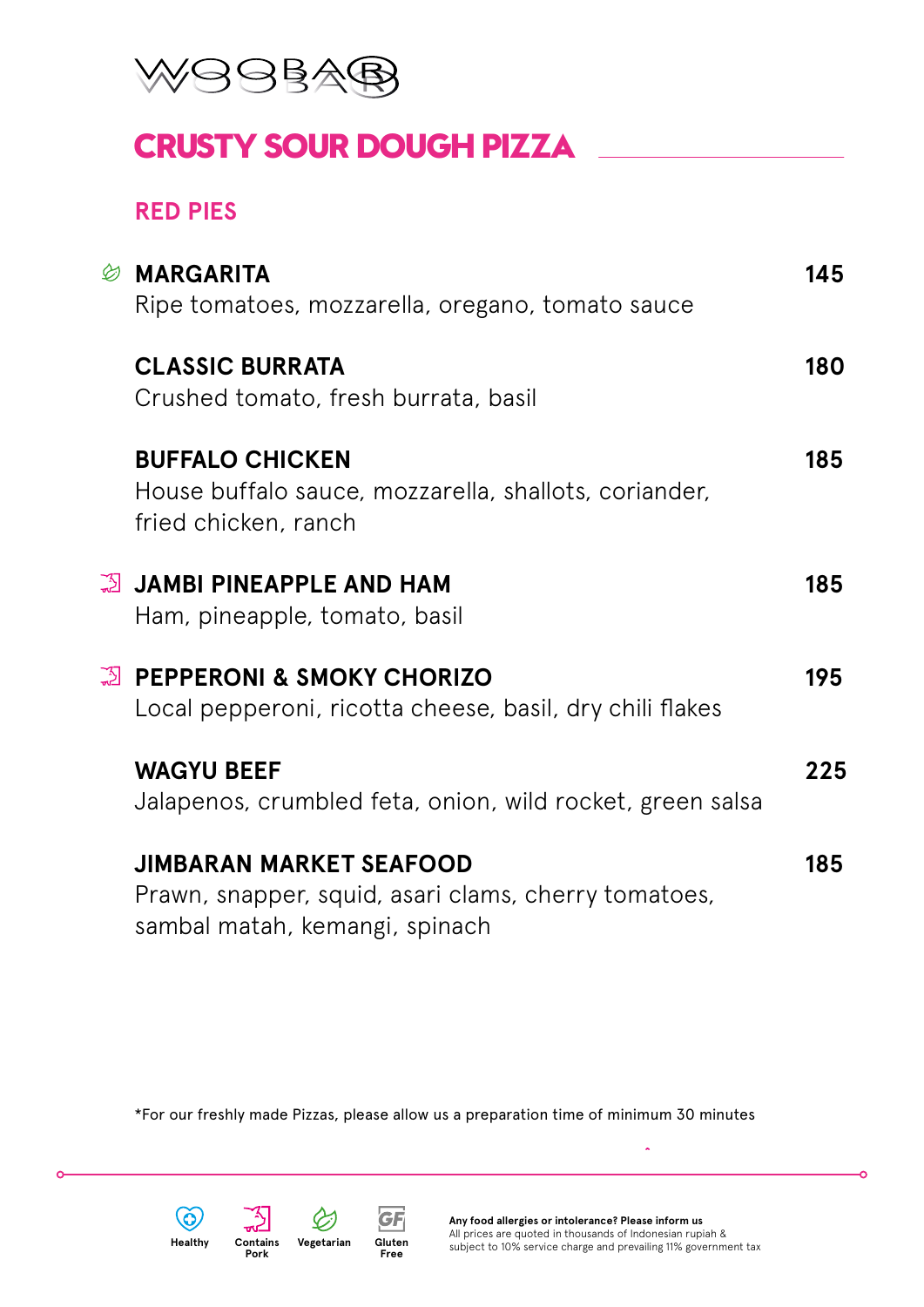## **WHITE PIES**

| <b>CHARRED BROCCOLI</b><br>D)<br>Charred broccoli, grana padano, mozzarella, olives, hot peppers | 210 |
|--------------------------------------------------------------------------------------------------|-----|
| <b>ES PROSCIUTTO</b><br>Prosciutto di parma, grana padano, mozzarella, arugula                   | 225 |
| <b>4 FORMAGGI</b><br>Ø<br>Tomato, mozzarella, burrata, goat cheese, grana padano                 | 215 |
| <b>SALADS</b>                                                                                    |     |

|                                          | <b>© GE A JERSEY BOY SALAD</b><br>Romaine Lettuce, black olives, local cheese, sliced salami,<br>herb vinaigrette               | 105      |
|------------------------------------------|---------------------------------------------------------------------------------------------------------------------------------|----------|
|                                          | <b><i>AOF</i></b> ALWAYS SUMMER IN BALI<br>Cherry tomatoes, avocado, fresh mozzarella, pickled onions,<br>balsamic, fresh basil | 120      |
|                                          | <b>OF BABY ARUGULA</b><br>Roasted grapes, crumbled walnuts, garden celery,<br>salak, Bali bleu, creamy yogurt dressing          | 110      |
| $\bigcirc$ $G$ $\overline{F}$<br>GF<br>಄ | <b>ADD ONS</b><br><b>BBQ SPICED SHRIMP</b><br><b>CHIPOTLE BRICK CHICKEN BREAST</b>                                              | 60<br>55 |



 $\epsilon$ 

**Pork**<br>Pork

w.

 $\varphi$ 



J.

ò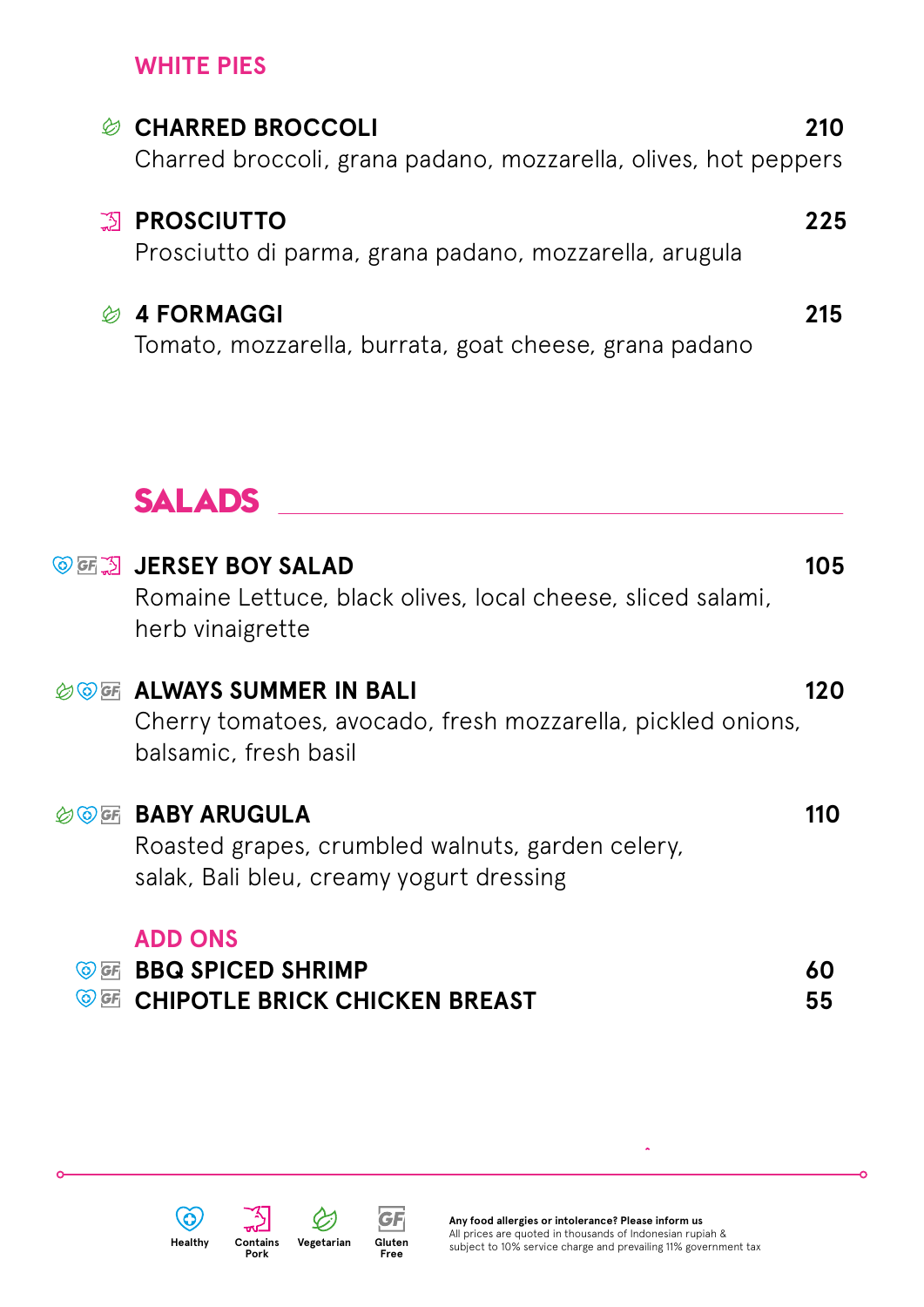<span id="page-6-0"></span>

| LET'S START WITH THE MARGARITA PIZZA | 145 |
|--------------------------------------|-----|
| $\cdot$ Pick 1 topping               | 20  |
| $\cdot$ Pick 3 toppings              | 50  |
| $\cdot$ Pick 5 toppings              | 80  |

#### **HEALTHY & ORGANIC**







**Any food allergies or intolerance? Please inform us** All prices are quoted in thousands of Indonesian rupiah & subject to 10% service charge and prevailing 11% government tax

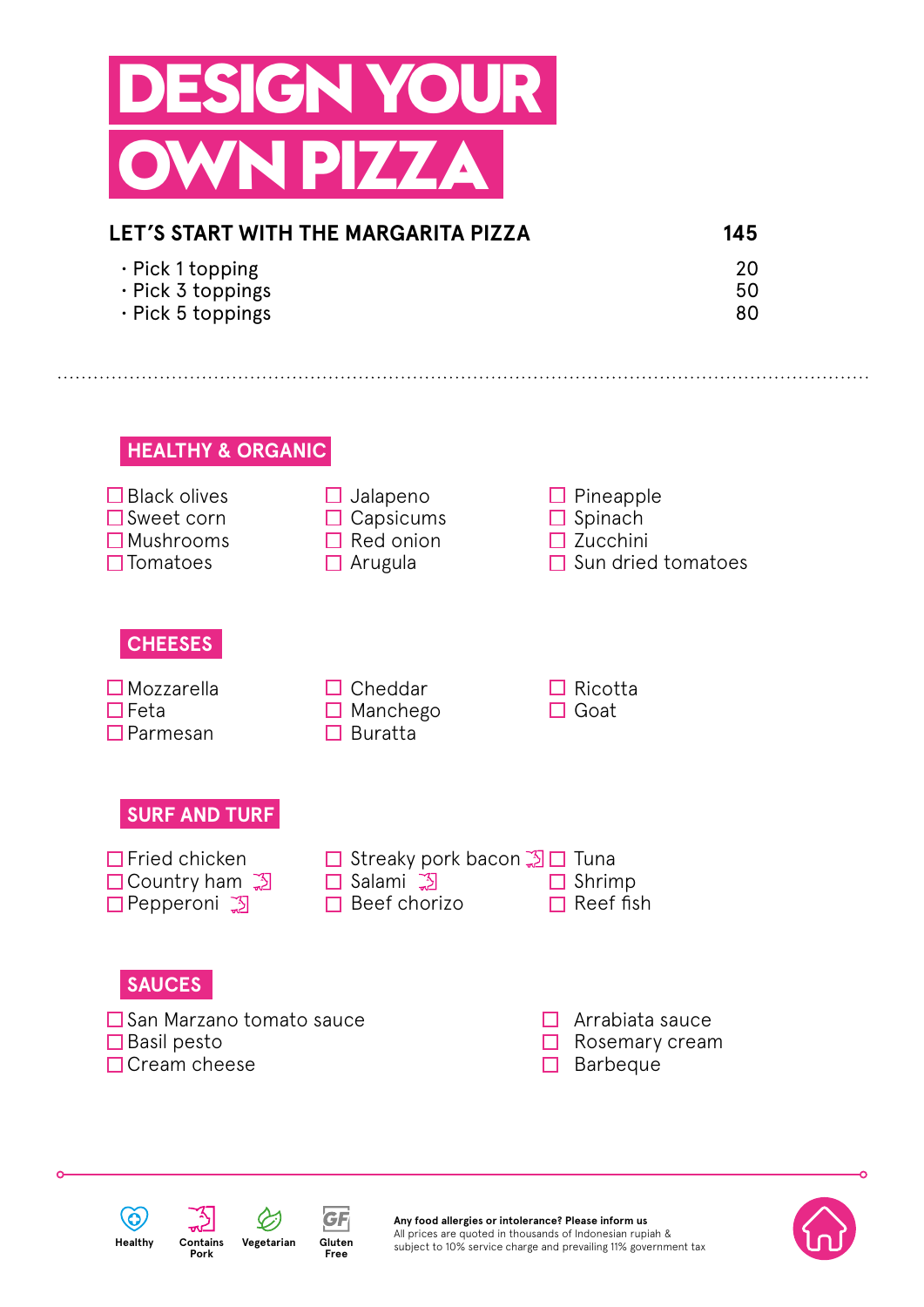## **BITES**

| <b>WOOBAR SIGNATURE CONES</b>                                                                             |                                                             |     |
|-----------------------------------------------------------------------------------------------------------|-------------------------------------------------------------|-----|
| <b>Cinnamon Maple Chicken</b><br>Sambal aioli, sage, pickled shishito chili                               |                                                             | 135 |
| <b>Beer Battered Fish</b><br>Lemon-truffle mayo, parmesan, gherkin, parsley                               |                                                             | 145 |
| <i><b> i</b></i> Falafel "Pop Corn"<br>Tempeh hummus, pickled onion, garlic mayo                          |                                                             | 110 |
| <b>PANGSIT UDANG &amp; AYAM</b><br>Crispy Prawns & Chicken Ginger Wontons, kimchi mayo,<br>Szechuan oil   |                                                             | 125 |
| THE RETREAT WAGYU SLIDERS<br>Aged cheddar, onion jam, garlic aioli, brioche bun                           |                                                             | 165 |
| <b>GRILLED BEEF SATAY MARANGGI</b><br>young mango and papaya rujak, tamarind sauce                        | Marinated beef, kecap manis, crushed peanuts, spring onion, | 160 |
| <b>OF SEMINYAK VEGAN NACHOS</b><br>Pico de gallo, guacamole, jackfruit chili<br>Add Wagyu Carne Asada 120 |                                                             | 125 |
| <b>参函 FRENCH FRIES DUO</b><br>Herby salt with garlic aioli, Sea salt with ketchup                         |                                                             | 100 |
| <b>PALETAS</b>                                                                                            |                                                             |     |
| <b>MEXICAN STYLE POPSICLES</b><br>Vanilla Oreo<br><b>Banana Nutella</b>                                   | Kiwi with strawberry<br>Coconut                             | 100 |

 $\circledcirc$ 

 $\epsilon$ 



ò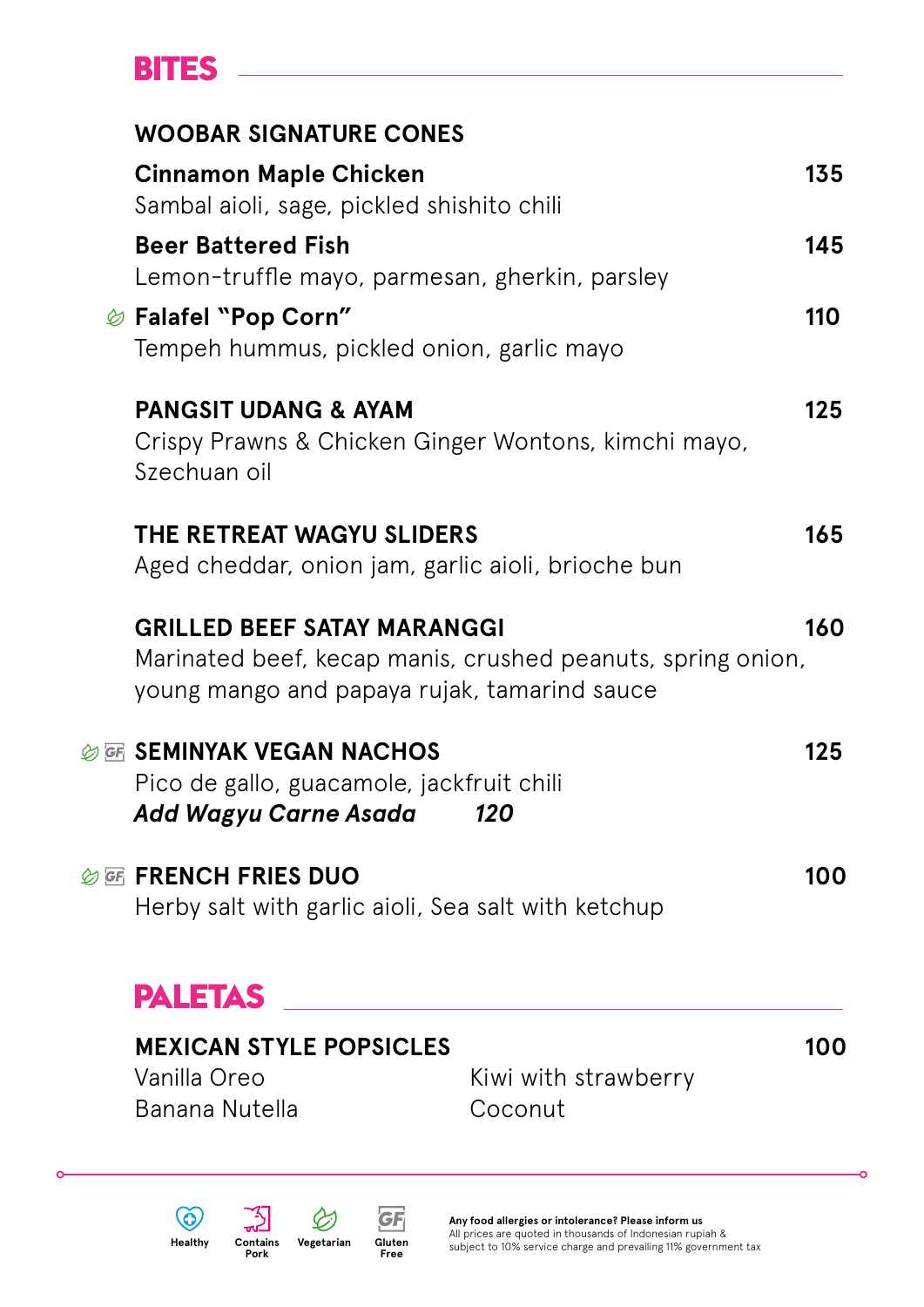## **TREAT YOURSELF**

|    | <b>Novio Farms Carrot Cake</b><br>Cinnamon glaze, walnut brittle, pickled raisins, pineapple sorbet              | 130 |
|----|------------------------------------------------------------------------------------------------------------------|-----|
|    | 80% Pod Chocolate Tart<br>Praline Caramel, hazelnut brittle, praline powder                                      | 135 |
|    | <b>Mad About Strawberry</b><br>Bedugul strawberry at its best; strawberry mousse, micro<br>sponge, salsa, sorbet | 130 |
|    | <b>W Chocolate Bon Bon</b><br>Melted dark chocolate, hazelnut paste, vanilla sauce                               | 110 |
|    | <b><i>G</i></b> Lemon Creamy Canaloni<br>Toasted almond, seasonal exotic fruits                                  | 120 |
| GF | <b>Raspberry Cheese Cake</b><br>Crispy milk tuilles, crumble, raspberry sorbet                                   | 130 |
|    | <b>Pisang Goreng</b><br>Traditional Indonesian banana fritter, pandan, red palm sugar<br>sauce                   | 100 |

| <b>ICE CREAMS</b>                           |                                      | $40 /$ Scoop |
|---------------------------------------------|--------------------------------------|--------------|
| <b>GF</b> Stracciatella                     | <b>EF</b> Salted caramel & honeycomb |              |
| G Crema vanilla & lemon zest G Rum & raisin |                                      |              |
| <b><i>GF</i></b> Chocolate & hazelnut       | <u>ச</u> ே Tiramisu                  |              |
|                                             |                                      |              |
|                                             |                                      |              |





**Gluten Free**

 $GF$ 



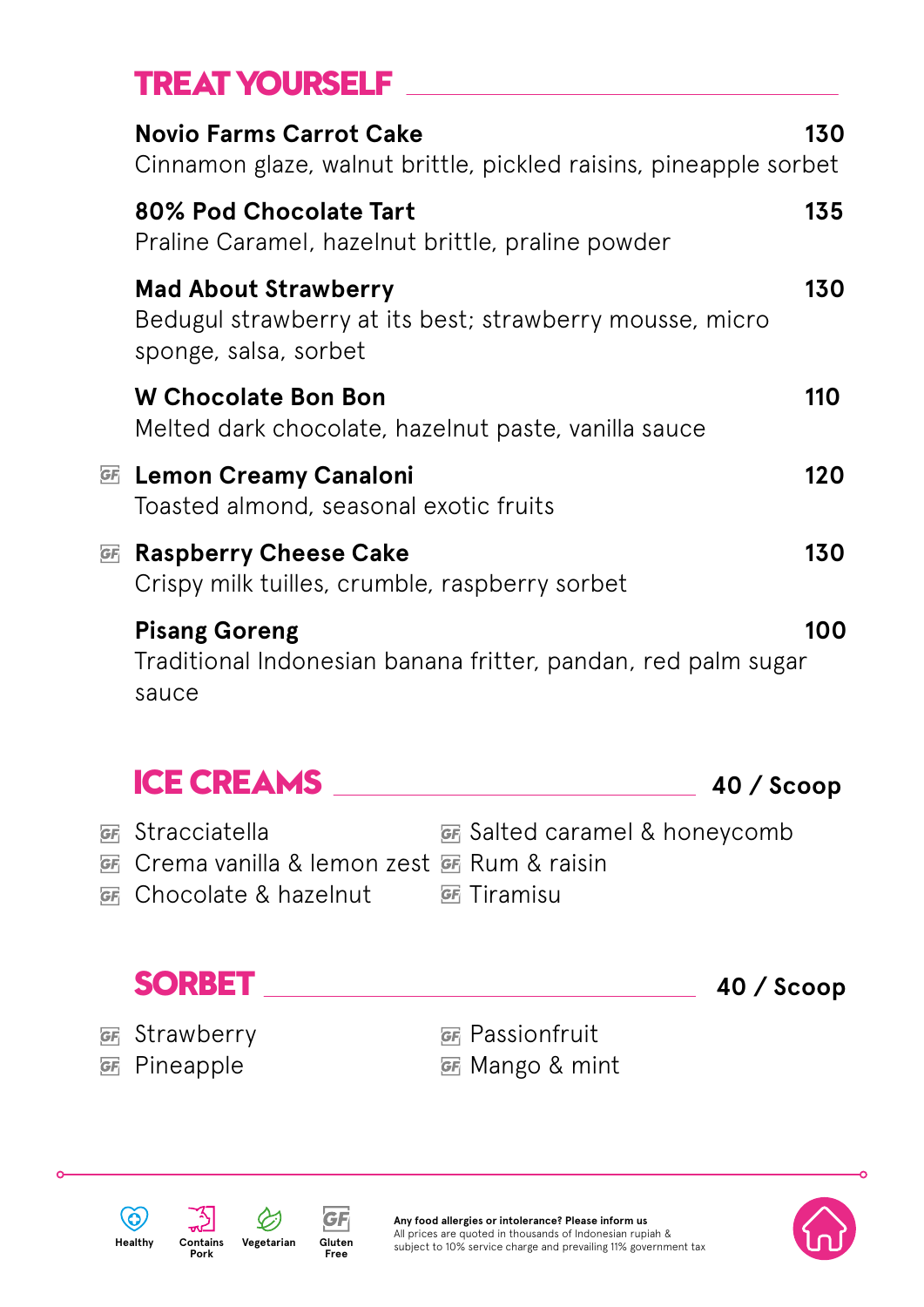# **WOOBAR BEVERAGE MENU**

W Bali - Seminyak Jl. Petitenget, Kerobokan, Seminyak, Bali 80361, Indonesia wbaliseminyak.com (62) 361 3000 106 bf.wbali@whotels.com

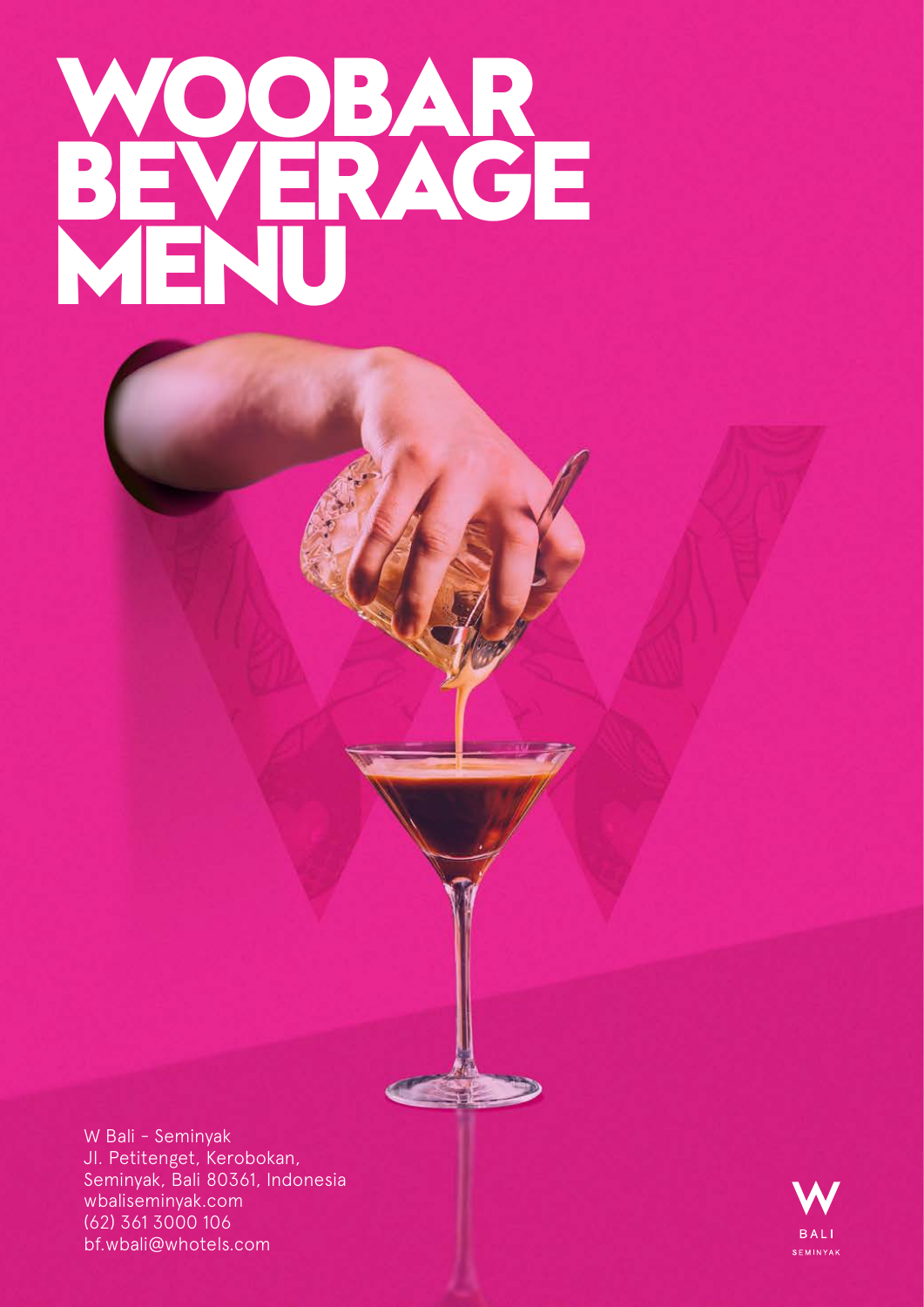

## **FRUITY**

| <b>Flower Apple</b><br>Vodka, apple juice infused with lavender, edible flowers   | 165 |
|-----------------------------------------------------------------------------------|-----|
| <b>Kiwi Whisky Sour</b><br>Whiskey, fresh kiwi, lime juice, sugar syrup           | 155 |
| <b>Pink-Kiss</b><br>Aperol, pineapple, yuzu jam, lemon juice, vanilla syrup       | 145 |
| <b>Mango Lust</b><br>Spice rum, coconut liqueur, mango purée, orgeat, lemon juice | 155 |

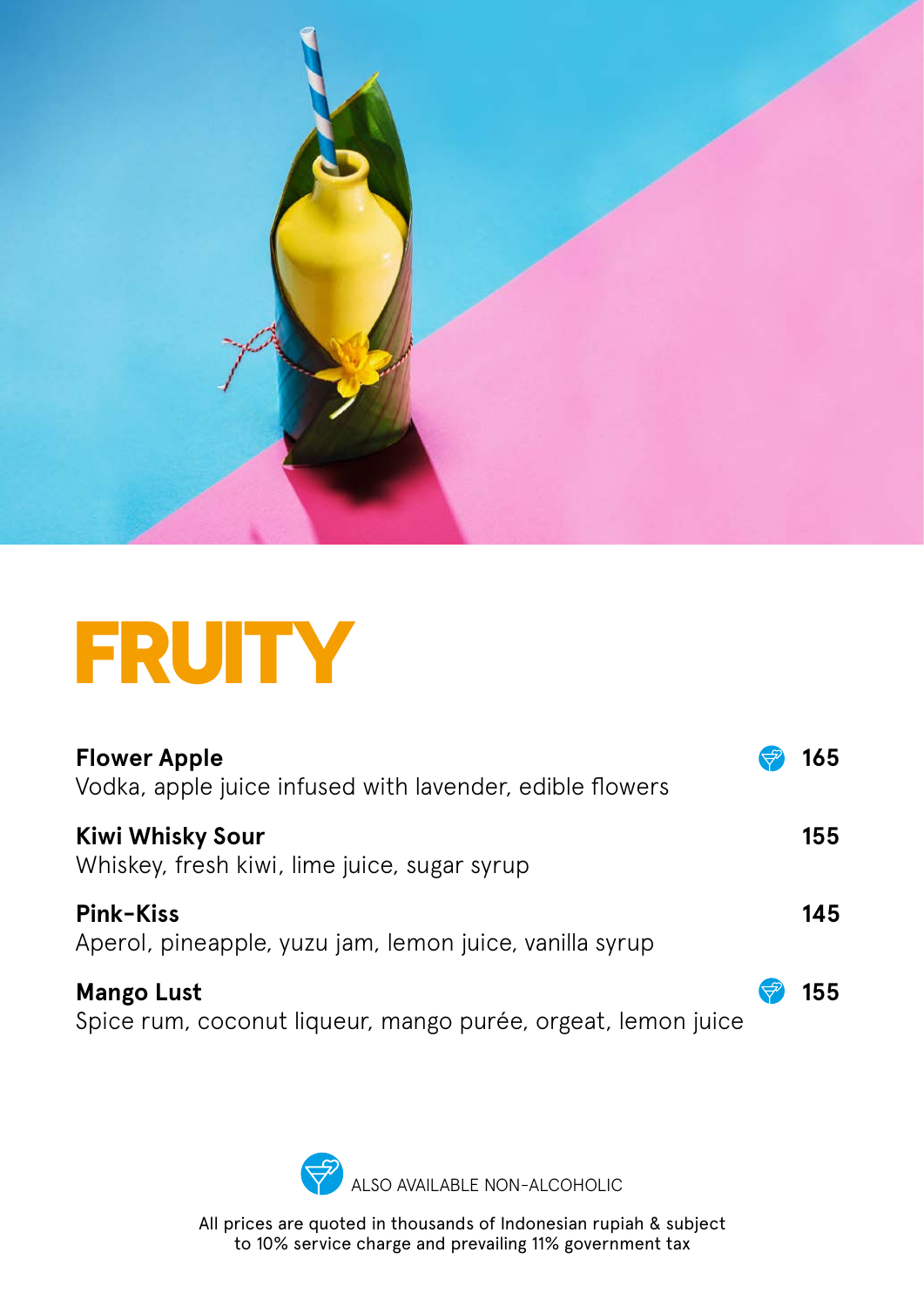

## **FRESH**

| <b>Flower Mojito</b><br>Light rum, lime, mint, coconut water, flower cordial                            | 165 |
|---------------------------------------------------------------------------------------------------------|-----|
| <b>Paint Your Life</b><br>Vodka, lemongrass, green bali herbs, lemon,<br>vegan foam                     | 155 |
| <b>Smoke Pear Margarita</b><br>Tequila, orange liqueur, smoke fresh pear, lemon juice,<br>charcoal salt | 165 |
| <b>Monkey Juice</b><br>Dark rum, ginger, banana syrup, lime juice, Bintang beer                         | 165 |

ALSO AVAILABLE NON-ALCOHOLIC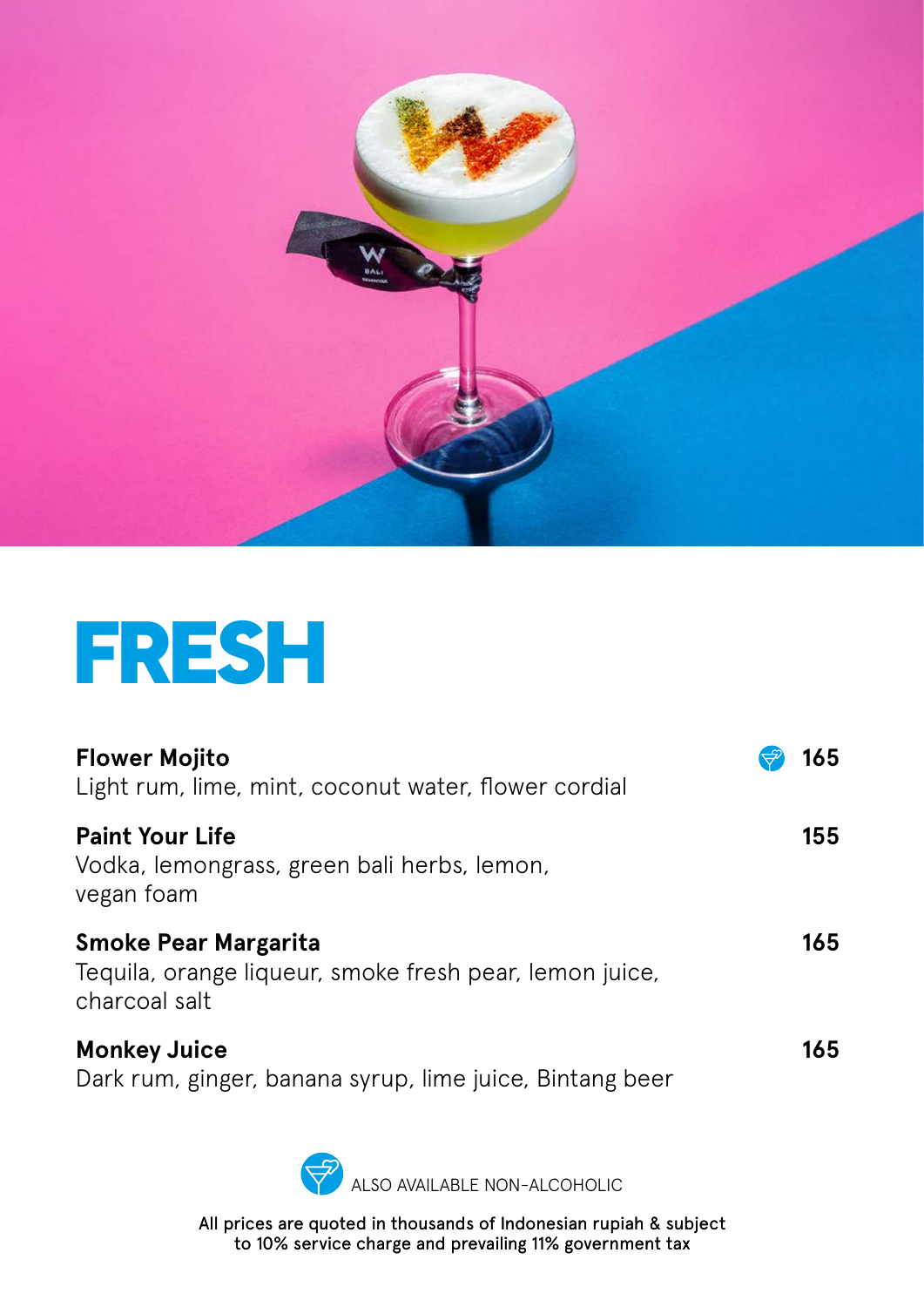

## **BOLD**

| <b>Balinese Ritual</b><br>Gin, homemade tangerine & elderflower liqueur,<br>dry vermouth, holy essence | 195 |
|--------------------------------------------------------------------------------------------------------|-----|
| <b>Jungle Breakfast</b><br>Tropical fruit, dark rum, anise liqueur, lime                               | 350 |
| <b>Cacao Negroni</b><br>Gin, Campari, cacao white, lavender bitter                                     | 180 |

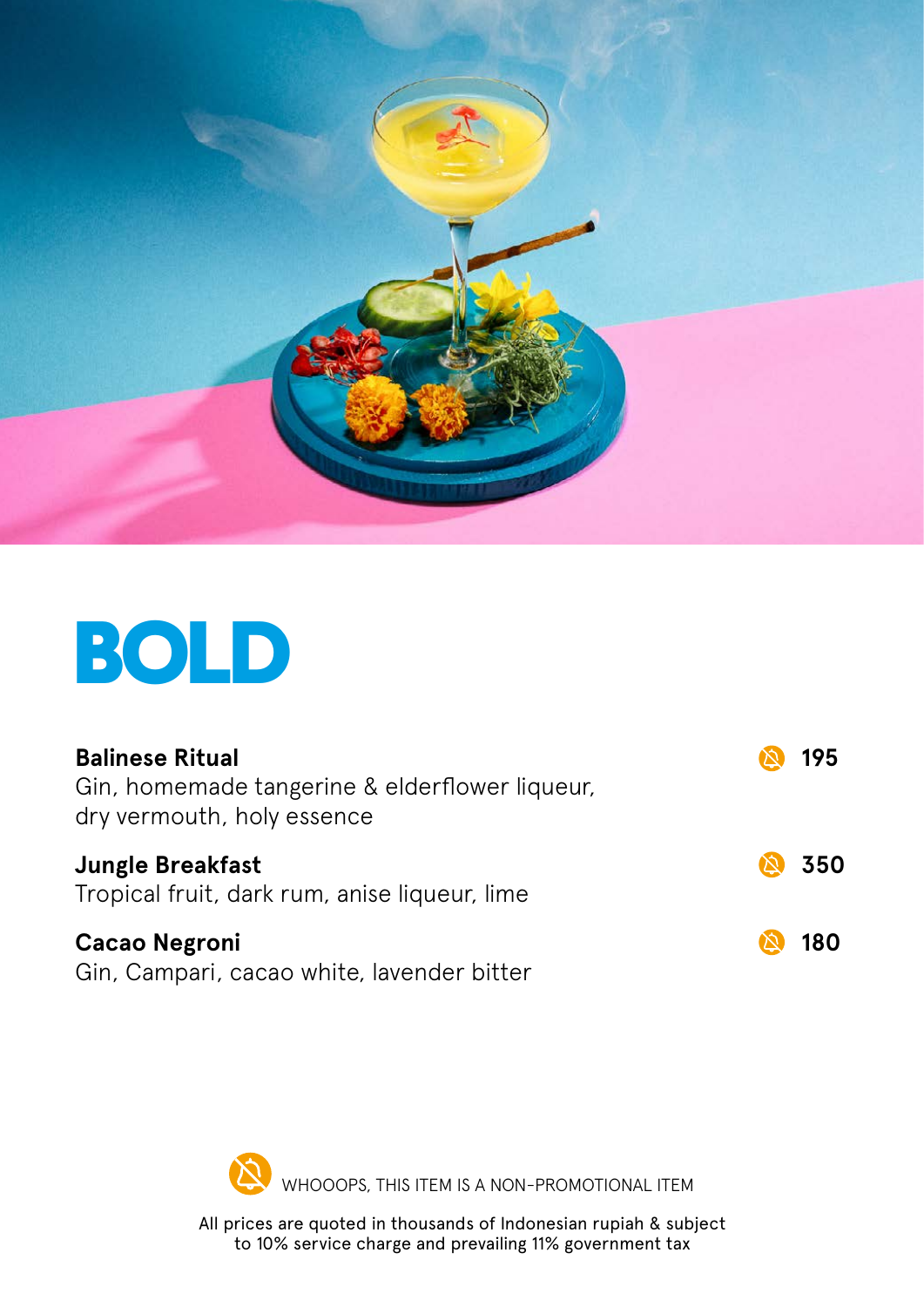



| <b>Palm Paradise</b><br>Gin, elderflower, coconut, lemon, soda, cacao                                            |             | 165 |
|------------------------------------------------------------------------------------------------------------------|-------------|-----|
| <b>The Chocolate Tree</b><br>Spiced dark rum, dark chocolate syrup,<br>fresh asian pear juice, chocolate crumble | $\boxtimes$ | 170 |
| <b>Dragon Club</b><br>Gin, amarreto, caramelized dragon fruit, simple syrup                                      |             | 165 |

lime, vegan foam

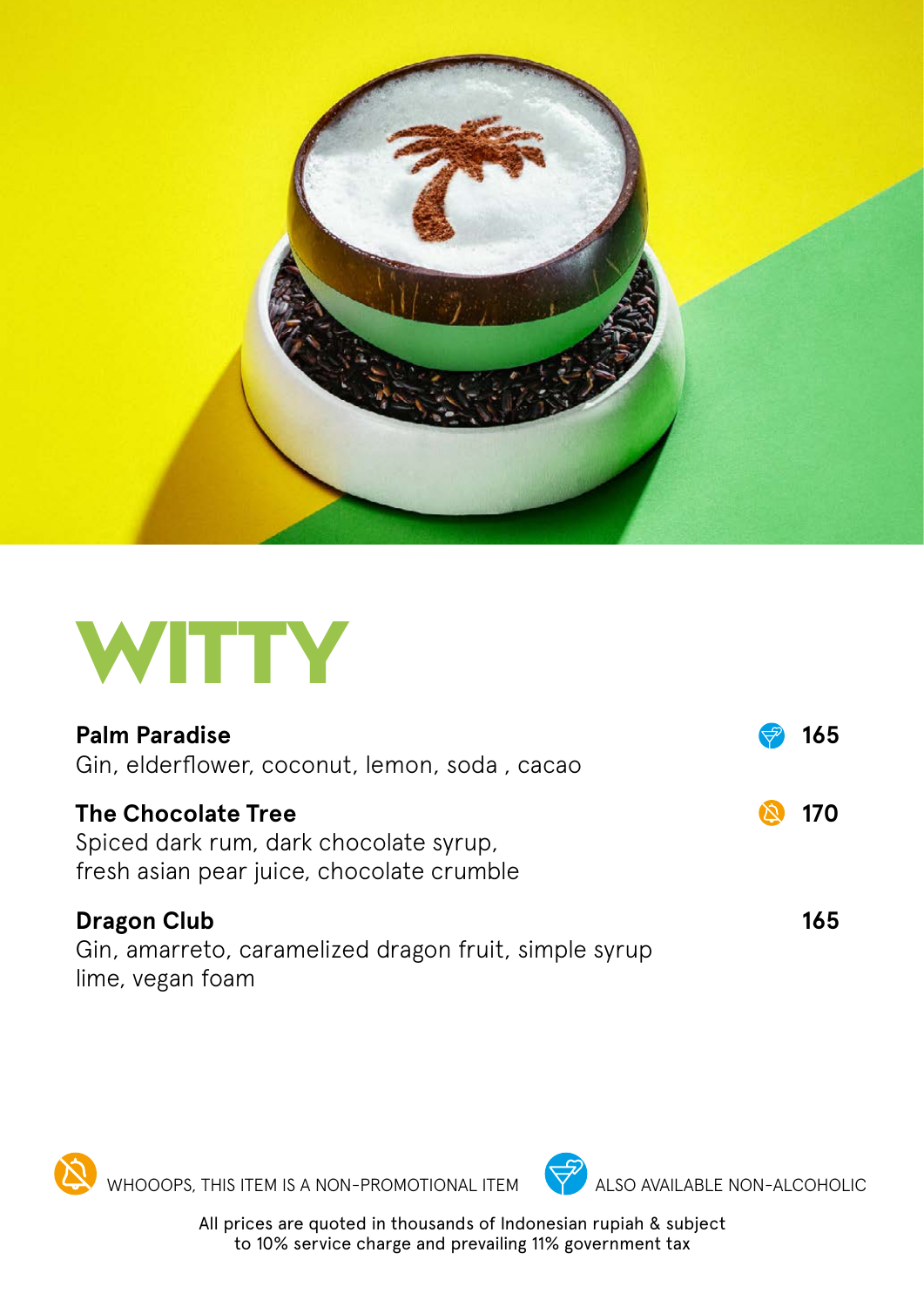



#### **Blue Margarita Slushy 170**

Tequila, sauvignon blanc, blue curacao, fresh lemon juice, yuzu jam

#### **Pink Raspberry Coconut Slushy 170**

Light rum, pinot noir, raspberry syrup, coconut water

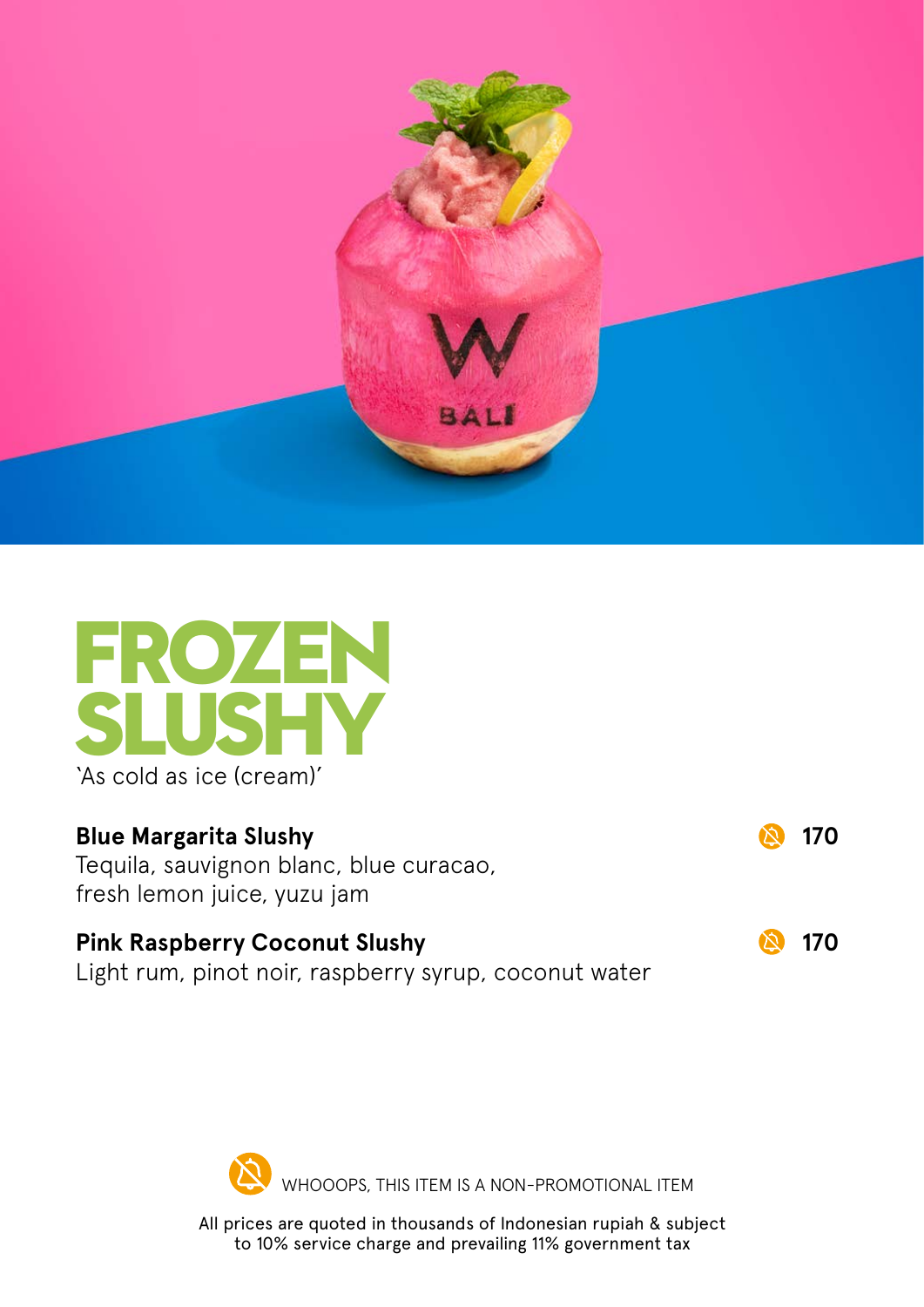

# **SHARING = CARING**

'Our alcoholic punches & pitchers to share'

| <b>The Punch</b><br>Passion fruit, vanilla, chardonnay, white rum,<br>pineapple, lime, elder flower, sambuca | 550 |
|--------------------------------------------------------------------------------------------------------------|-----|
| <b>Bali Sangria</b><br>Coconut water, rose wine, lychee syrup,<br>vodka, dragon fruit, watermelon mango      | 550 |
| <b>Mango Peach Sangria</b><br>Peach liqueur, orange liqueur, white wine,                                     | 550 |

mango syrup, soda

WHOOOPS, THIS ITEM IS A NON-PROMOTIONAL ITEM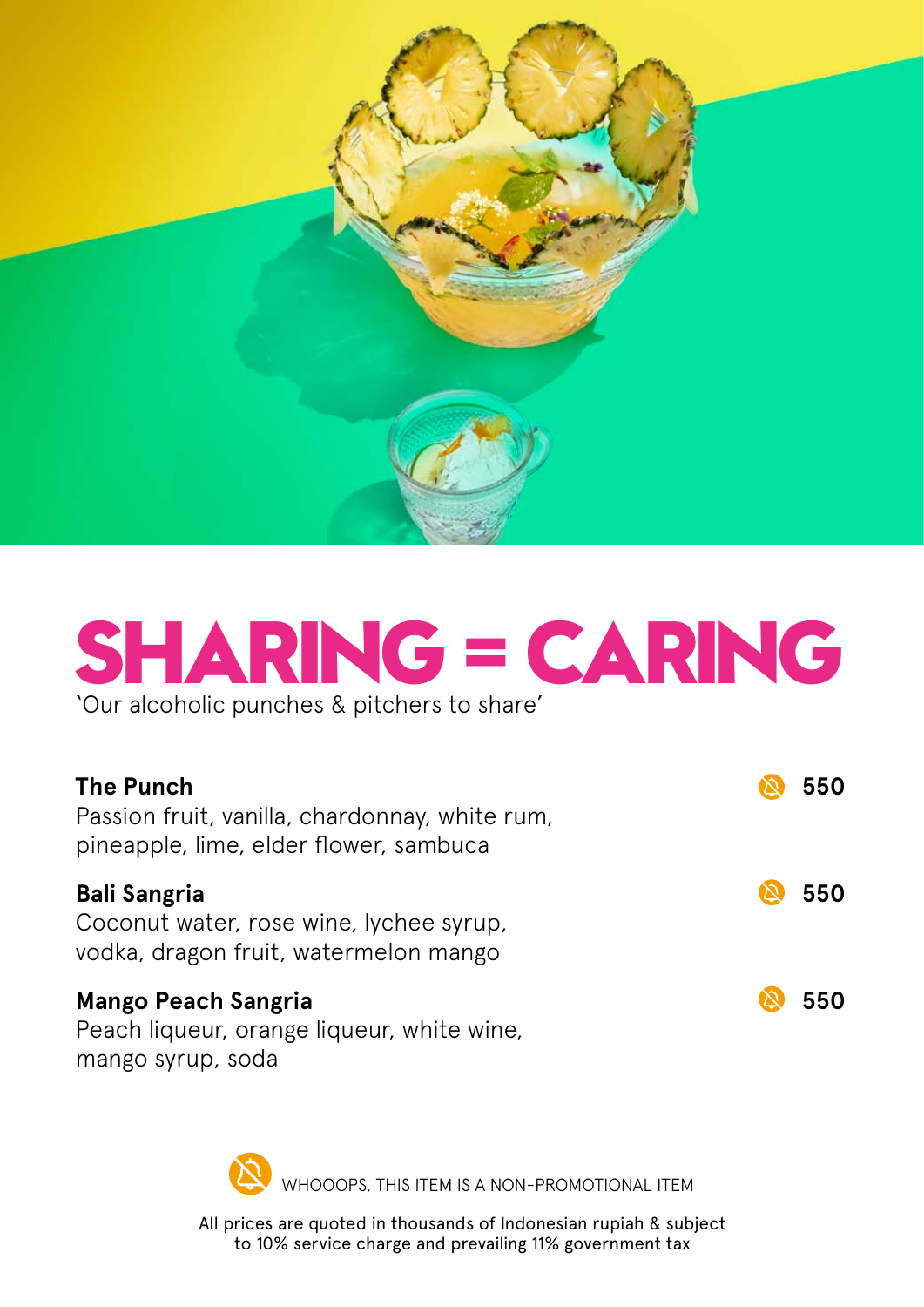## **FRESHLY CRUSHED NON TOXIC**

## **LOL** 85

Fresh lime, orange, lychee, topped up with lemonade

## **Apple Mint**

Fresh mint leaves muddled with vanilla Pods apple juice and W-made vanilla syrup

### **Daun Kelor**

Mango, apple, jamu kunyit, moringa leaf

**Banana Mas** Finger banana, coconut water, touch of fresh mint

#### **A Touch of Kemangi** Indonesian basil, date, lemon juice, coconut water

**W Es Jeruk** Orange tangerine juice, mango pure, cilantro

## **W Whole Coconut 80**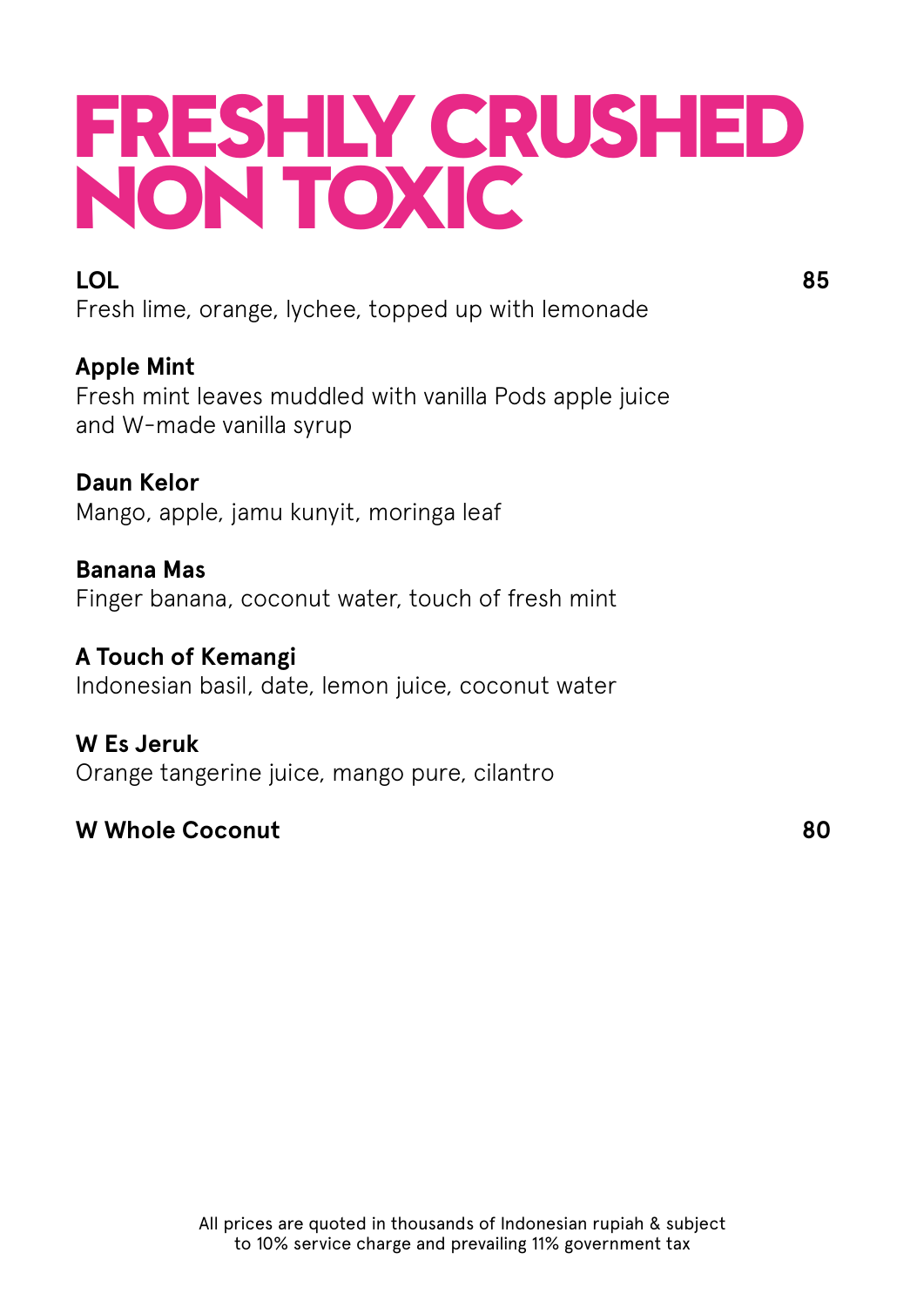|                                                         | <b>ANISEEDS<br/>&amp; BITTERS</b>                                                         |                                 |                                 |                                                    |
|---------------------------------------------------------|-------------------------------------------------------------------------------------------|---------------------------------|---------------------------------|----------------------------------------------------|
|                                                         |                                                                                           | SGL                             | <b>DBL</b>                      | <b>BTL</b>                                         |
|                                                         | Richard<br>Pernod<br>Campari<br>Sambuca                                                   | 120<br>120<br>120<br>120        | 200<br>200<br>200<br>200        | 2.500<br>2.500<br>2.500<br>2.500                   |
|                                                         | COGNAC                                                                                    |                                 |                                 |                                                    |
| $\bm{\omega}$<br>$\bm{\omega}$<br>$\boldsymbol{\omega}$ | Martell VSOP<br>Martel Cordon Bleu<br>Martell XO                                          | 320<br>750                      | 600<br>1400                     | 6.500<br>16.500<br>18.500                          |
| 囟<br>$\bigcirc$<br>$\mathcal{D}$<br>闵                   | <b>Remy Martin VSOP</b><br><b>Hennessy VSOP</b><br>Hennessy XO<br>Hennessy Paradise Extra | 320<br>320                      | 600<br>600                      | 6.500<br>6.500<br>18.500<br>35.000                 |
|                                                         | VODKA                                                                                     |                                 |                                 |                                                    |
|                                                         | <b>Absolut Elyx</b><br>Skyy<br>Saba<br>Ketel One<br><b>Beluga</b><br>Beluga Magnum        | 155<br>120<br>120<br>130<br>130 | 280<br>200<br>200<br>220<br>220 | 3.400<br>2.500<br>2.500<br>2.800<br>2.800<br>6.000 |
|                                                         | <b>Belvedere</b><br><b>Grey Goose</b><br>Ciroc                                            | 155<br>155<br>155               | 280<br>280<br>280               | 3.400<br>3.400<br>3.400                            |

**SPIRITS**

 $\cancel{\mathcal{N}}$ WHOOOPS, THIS ITEM IS A NON-PROMOTIONAL ITEM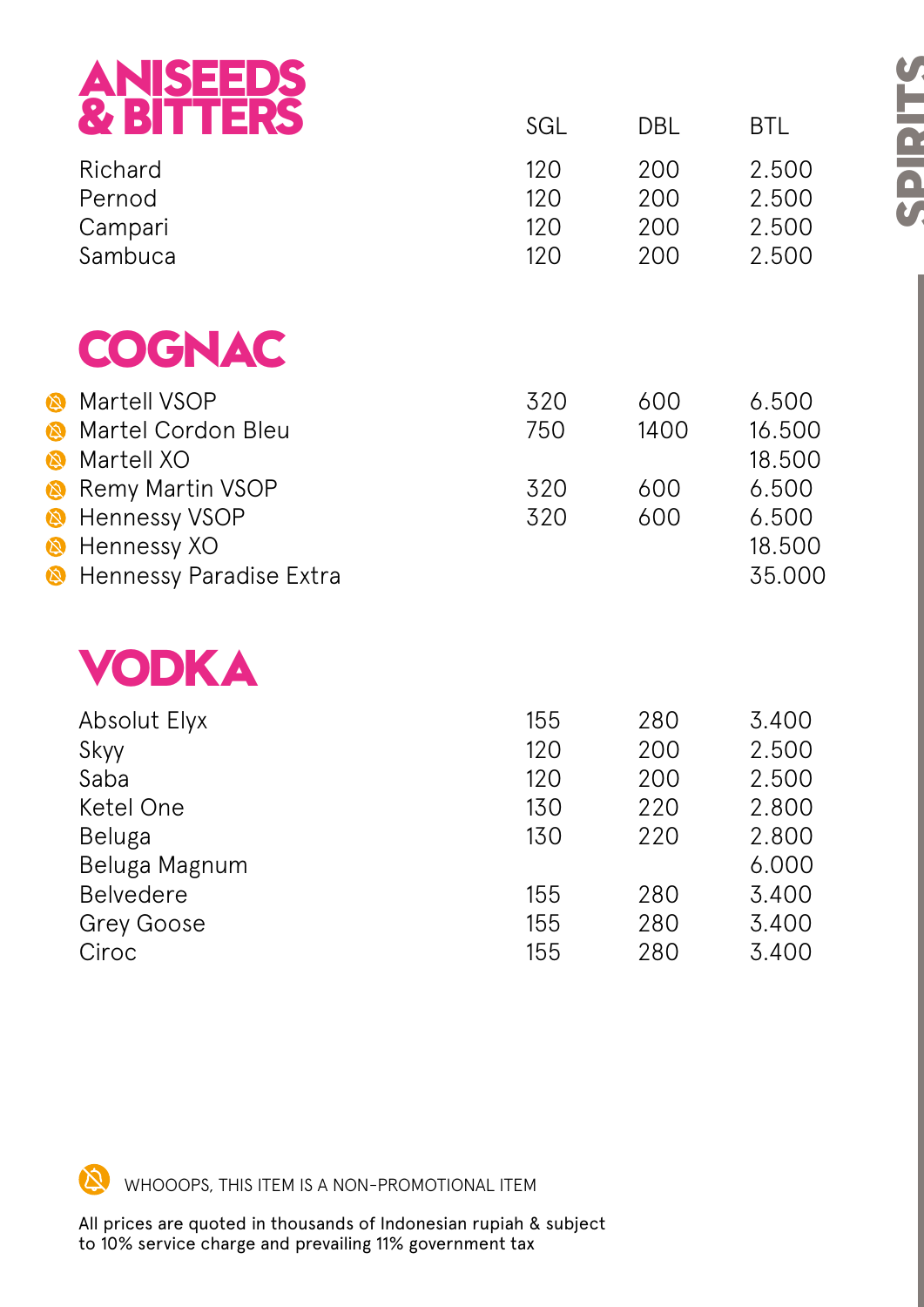|                            | <b>FLAVORED VODKA</b>    | SGL | <b>DBL</b> | <b>BTL</b> |
|----------------------------|--------------------------|-----|------------|------------|
|                            | Absolut Vanilla          | 120 | 200        | 2.500      |
|                            | <b>Absolut Citron</b>    | 120 | 200        | 2.500      |
|                            | <b>Absolut Raspberry</b> | 120 | 200        | 2.500      |
|                            |                          |     |            |            |
|                            | <b>GRAPA</b>             |     |            |            |
|                            | Saba                     | 120 | 200        | 2.500      |
|                            |                          |     |            |            |
|                            | GN                       |     |            |            |
|                            | <b>Beefeater</b>         | 120 | 200        | 2.500      |
| $\mathbf{\Omega}$          | Monkey 47                | 225 | 420        | 3.400      |
|                            | Gibson's                 | 120 | 200        | 2.500      |
|                            | East Indies craft        | 120 | 200        | 2.500      |
|                            | Tanqueray                | 130 | 220        | 2.800      |
|                            | <b>Bombay Sapphire</b>   | 130 | 220        | 2.800      |
|                            | Sipsmith                 | 150 | 260        | 3.300      |
|                            | Wint & Lila              | 150 | 260        | 3.300      |
|                            | London No. 1             | 150 | 260        | 3.400      |
|                            | Hendrick's               | 155 | 280        | 3.400      |
| 闵                          | Tanqueray No.10          | 170 | 300        | 3.700      |
| $\boldsymbol{\varnothing}$ | Star of Bombay           | 170 | 300        | 3.700      |
|                            | Roku Japanese Craft      | 155 | 280        | 3.400      |

**SPIRITS**

 $\infty$ WHOOOPS, THIS ITEM IS A NON-PROMOTIONAL ITEM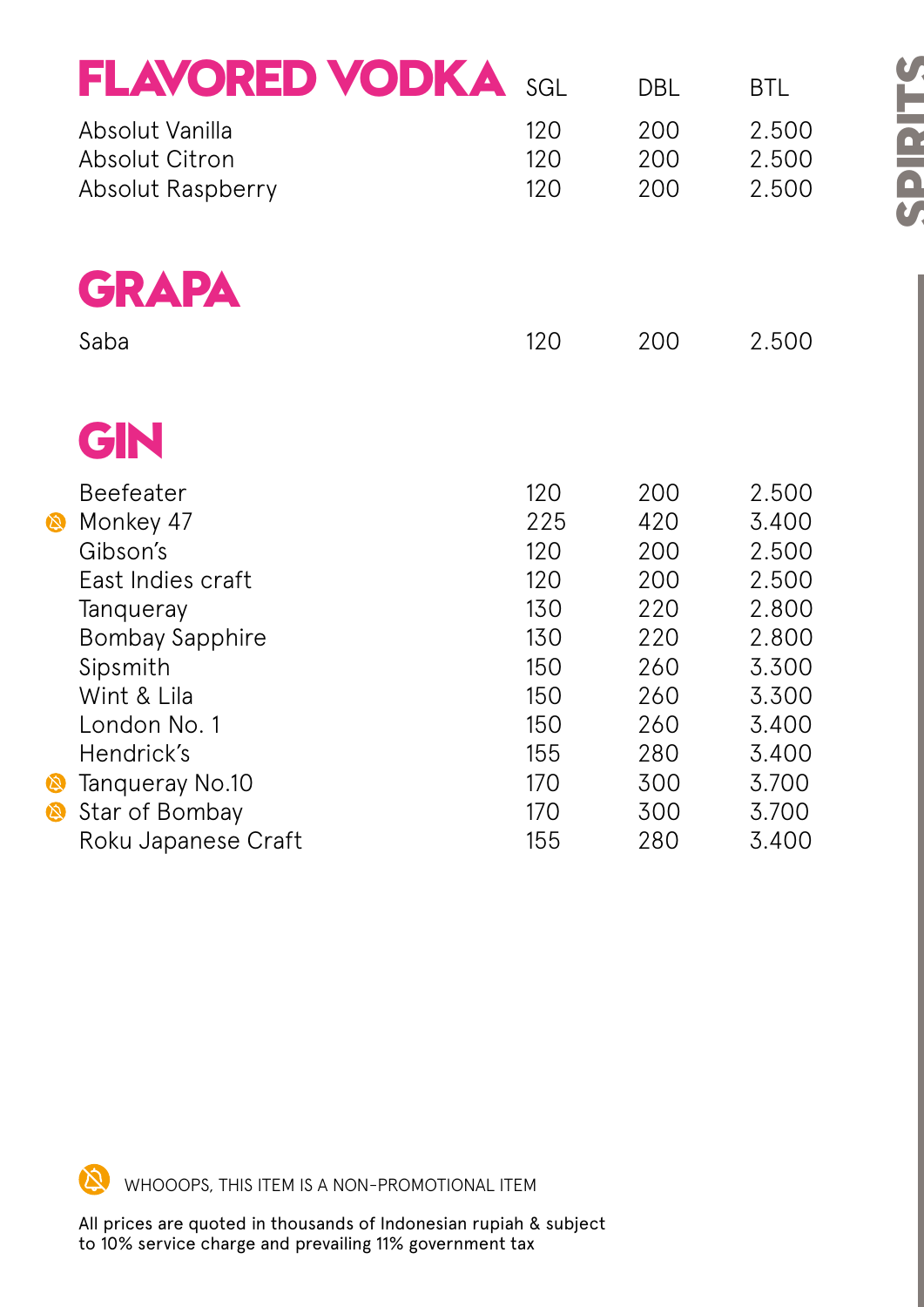|                    | <b>RUM</b>                                                                                                                                     | SGL                                           | DBL                                           | <b>BTL</b>                                                           |
|--------------------|------------------------------------------------------------------------------------------------------------------------------------------------|-----------------------------------------------|-----------------------------------------------|----------------------------------------------------------------------|
| $\bigcirc$         | Captain Morgan<br>Bacardi Light<br><b>Bacardi Gold</b><br>Myers' Original Dark<br>Kraken Black Spice<br>Ron Diplomático<br>Ron Zacapa 23 years | 120<br>120<br>120<br>120<br>155<br>155<br>280 | 200<br>200<br>200<br>200<br>280<br>280<br>520 | 2.500<br>2.500<br>2.500<br>2.500<br>3.400<br>3.400<br>6.000<br>8.500 |
|                    | Ron Zacapa XO<br>Malibu                                                                                                                        | 120                                           | 200                                           | 2.500                                                                |
|                    | <b>TEQUILA</b>                                                                                                                                 |                                               |                                               |                                                                      |
|                    | Olmeca<br>Jose Cuervo Reposado<br>Jose Cuervo Platino<br>Reserva de la Familia                                                                 | 120<br>120                                    | 200<br>200                                    | 2.500<br>2.500<br>5.500                                              |
|                    | Jose Cuervo Reserva<br>de la Familia Extra Añejo                                                                                               |                                               |                                               | 11.000                                                               |
|                    | 1800 Silver<br>1800 Coconut                                                                                                                    | 155<br>155                                    | 280<br>280                                    | 3.400<br>3.400                                                       |
| (2)                | 1800 Reserva Añejo Antique<br>Herradura Plata<br>Avión Silver<br>Espolon Blanco<br>Milagro Silver<br>Patrón Citrónge                           | 200<br>130<br>155<br>155<br>155<br>150        | 360<br>220<br>280<br>280<br>280<br>260        | 4.400<br>2.800<br>3.400<br>3.400<br>3.400<br>3.300                   |
| 田                  | Patrón Reposado                                                                                                                                | 220                                           | 400                                           | 4.800                                                                |
| Ø<br>闵             | Patrón Anejo<br>Gran Patrón Burdeos                                                                                                            | 240                                           | 440                                           | 5.300<br>22.500                                                      |
| 闵<br>$\varnothing$ | Don Julio Reposado<br>Don Julio Añejo                                                                                                          | 200<br>220                                    | 260<br>400                                    | 4.400<br>4.800                                                       |

 $\infty$ WHOOOPS, THIS ITEM IS A NON-PROMOTIONAL ITEM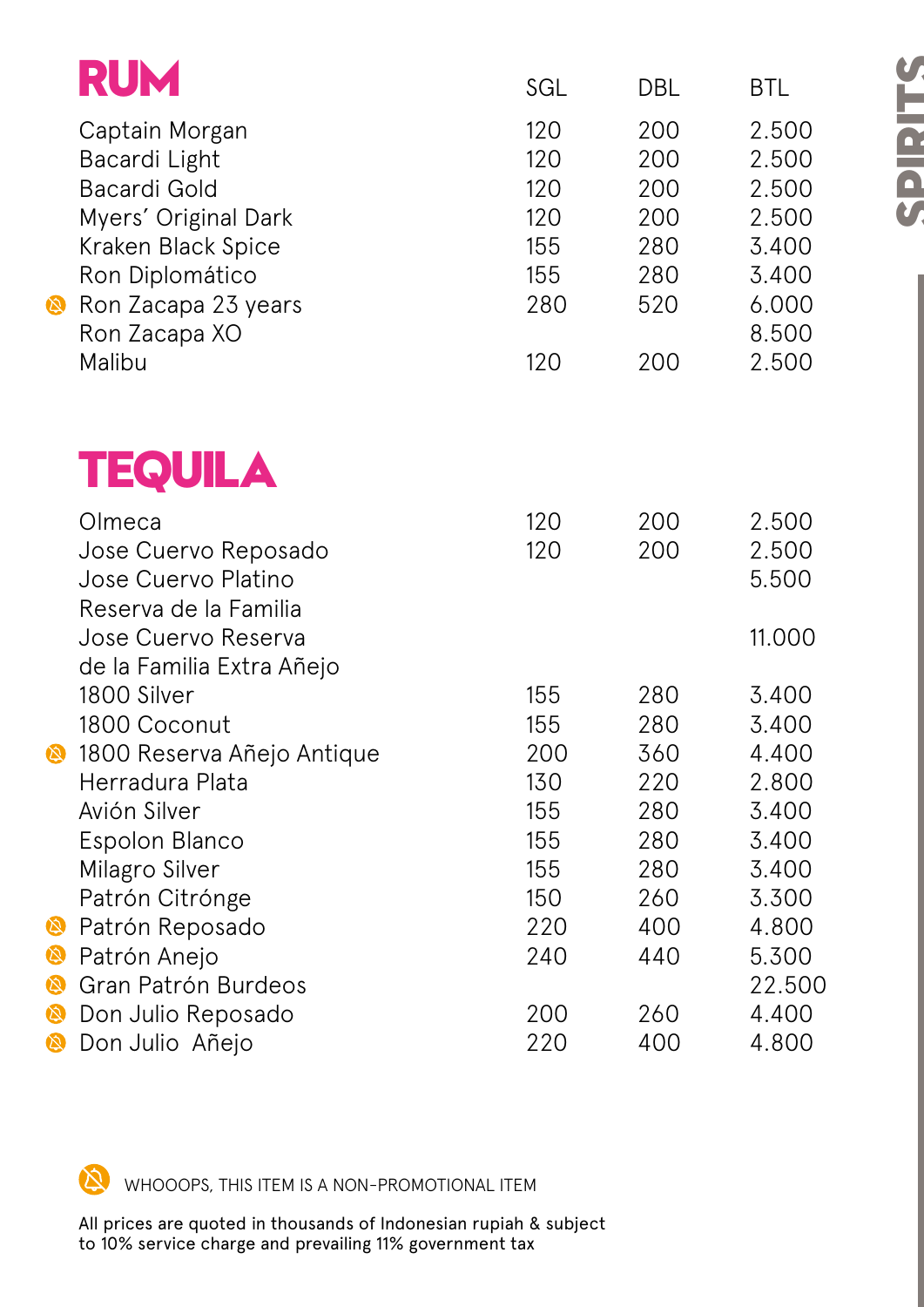|        | <b>WHISKEY</b>                                                                                                                                                                  | Glass                                  | Double                                 | <b>Bottle</b>                                                |
|--------|---------------------------------------------------------------------------------------------------------------------------------------------------------------------------------|----------------------------------------|----------------------------------------|--------------------------------------------------------------|
|        | <b>AMERICAN</b><br><b>Jack Daniels</b><br>Gentlemen Jack                                                                                                                        | 130<br>155                             | 220<br>280                             | 2.800<br>3.400                                               |
|        | <b>BOURBON</b><br>Jim Beam<br>Wild Turkey 101                                                                                                                                   | 120<br>155                             | 200<br>280                             | 2.500<br>3.400                                               |
|        | <b>CANADIAN</b><br><b>Canadian Club</b>                                                                                                                                         | 120                                    | 200                                    | 2.500                                                        |
|        | <b>IRISH</b><br>Jameson<br><b>Bushmills Black Bush</b>                                                                                                                          | 120<br>130                             | 200<br>220                             | 2.500<br>2.800                                               |
|        | <b>JAPANESE</b><br>Tenjaku Pure Malt<br>The Yamazaki Distiller's Reserve<br>The Yamazaki Single Malt 12 Years<br>The Hakushu Single Malt 12 Years                               | 130                                    | 220                                    | 2.800<br>11.500<br>29.500<br>26.000                          |
| Ø<br>Ø | <b>BLENDED</b><br>Ballantine's<br>Chivas Regal 12 Years<br>Chivas Regal 18 Years<br>Chivas Regal 25 Years<br><b>Naked Grouse</b><br>Monkey shoulder<br>Johnnie Walker Red Label | 120<br>170<br>320<br>135<br>155<br>120 | 200<br>300<br>600<br>230<br>280<br>200 | 2.500<br>3.700<br>6.500<br>25.000<br>2.950<br>3.400<br>2.500 |
| 回      | Johnnie Walker Black Label<br>Johnnie Walker Blue Label                                                                                                                         | 140<br>700                             | 240<br>1300                            | 3.000<br>15.000                                              |

 $\infty$ WHOOOPS, THIS ITEM IS A NON-PROMOTIONAL ITEM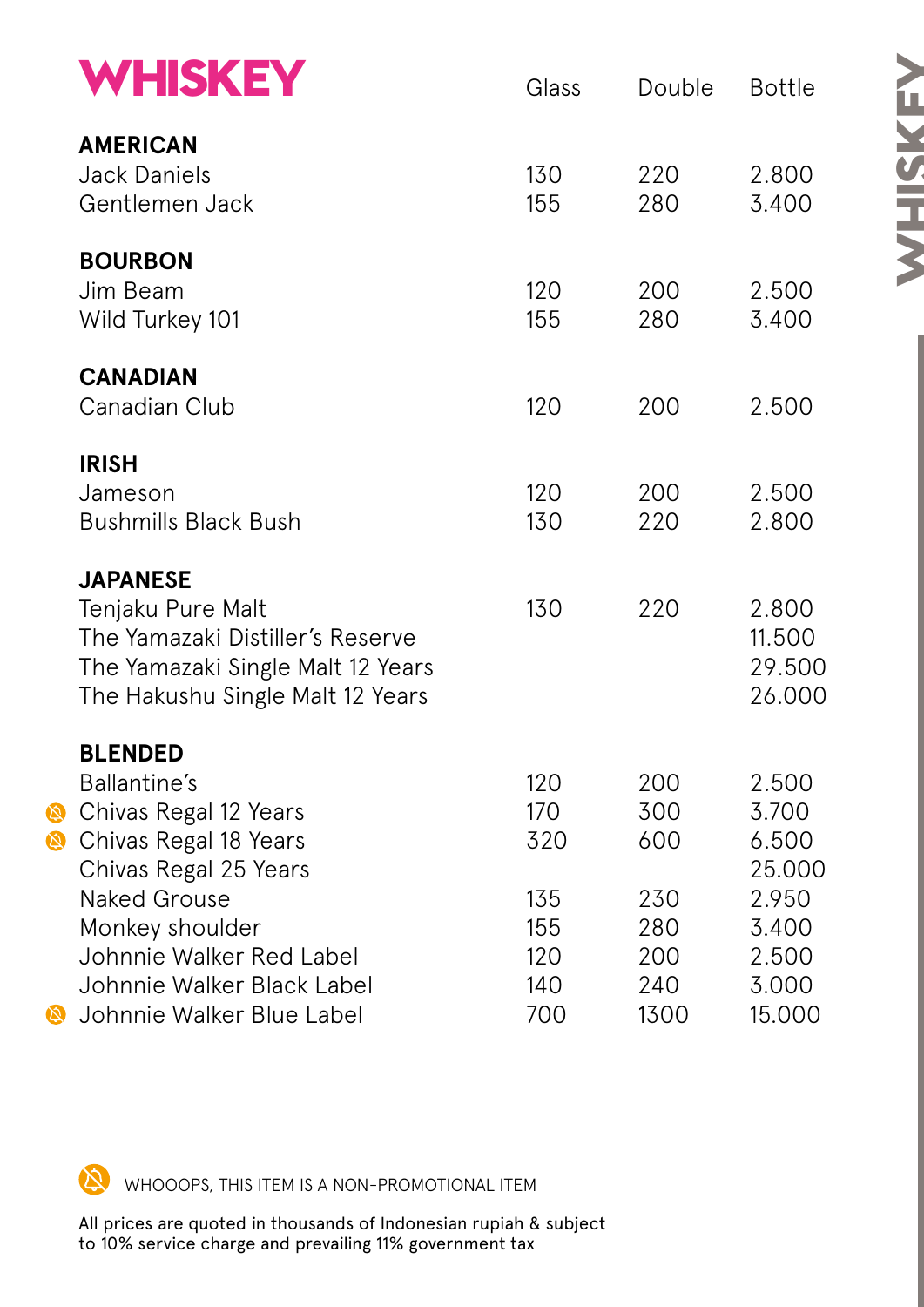|                                                         | <b>WHISKEY</b>                                                                                                                                                                                                 | Glass                           | Double                          | <b>Bottle</b>                                                |
|---------------------------------------------------------|----------------------------------------------------------------------------------------------------------------------------------------------------------------------------------------------------------------|---------------------------------|---------------------------------|--------------------------------------------------------------|
| 図<br>$\boldsymbol{\omega}$<br>図<br>闵<br>図<br>$\bigcirc$ | <b>SINGLE MALT HIGHLAND</b><br>The Glenlivet 12 Years<br>The Glenlivet 15 Years<br>The Glenlivet 18 Years<br>Glenmorangie Original<br>Glenmorangie Nectar<br>Glenmorangie Quinta Ruban<br>Glenmorangie 18 Year | 170<br>270<br>200<br>250<br>250 | 300<br>500<br>360<br>450<br>450 | 3.700<br>5.900<br>8.500<br>4.400<br>5.500<br>5.500<br>12.500 |
| $\boldsymbol{\omega}$                                   | <b>SINGLE MALT ISLAY</b><br>Laphroaig 10 years                                                                                                                                                                 | 330                             | 600                             | 6.900                                                        |
| 図<br>$\bm{\omega}$<br>闵<br>Ø<br>$\boldsymbol{\omega}$   | SINGLE MALT SPEYSIDE<br><b>Glenfiddich 12 Years</b><br>Glenfiddich 15 Years<br>Singleton 12 Years<br>Singleton 15 Years<br>Macallan 12 Years<br>Macallan 18 Years                                              | 170<br>270<br>200<br>270<br>400 | 300<br>500<br>360<br>500<br>750 | 3.700<br>5.900<br>4.400<br>5.900<br>8.400<br>19.800          |

| <b>LIQUEUR</b>   | Glass | Double | <b>Bottle</b> |
|------------------|-------|--------|---------------|
| Kahlua           | 120   | 200    | 2.500         |
| Frangelico       | 120   | 200    | 2.500         |
| <b>Baileys</b>   | 120   | 200    | 2.500         |
| Drambuie         | 120   | 200    | 2.500         |
| Jägermeister     | 120   | 200    | 2.500         |
| Midori Melon     | 120   | 200    | 2.500         |
| Southern Comfort | 120   | 200    | 2.500         |
| Tia Maria        | 120   | 200    | 2.500         |

门 WHOOOPS, THIS ITEM IS A NON-PROMOTIONAL ITEM

All prices are quoted in thousands of Indonesian rupiah & subject to 10% service charge and prevailing 11% government tax

**WHISKEY**

**NSKEY**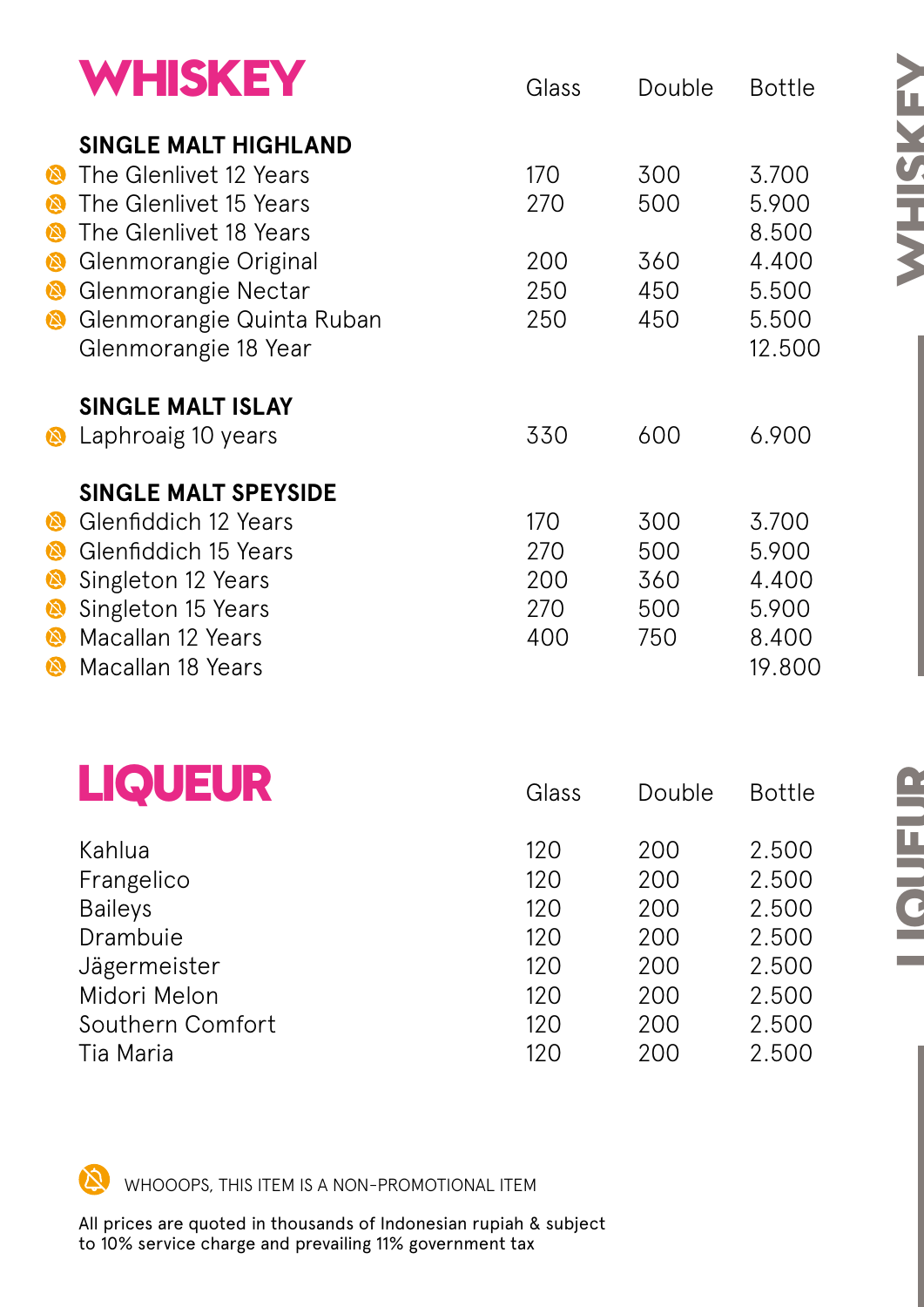## **BEER**

| <b>Bintang</b>             | 65  |
|----------------------------|-----|
| <b>Bintang Radler</b>      | 65  |
| Heineken                   | 75  |
| San Miguel                 | 70  |
| San Miguel Light           | 70  |
| Corona                     | 120 |
| <b>Prost Pilsener</b>      | 65  |
| Prost Lager                | 65  |
| Kaltenberg                 | 70  |
| Konig Ludwig Weissbier     | 70  |
| Guinness                   | 70  |
| <b>IOI Padiluwih Lager</b> | 110 |
| <b>IOI Brut Lager</b>      | 110 |
| <b>IOI Tropica Neipa</b>   | 110 |
|                            |     |

## **CIDER**

Alben Apple Cider 110

## **SOFT DRINKS**  j

| Coca Cola / Diet Coke  | 50 |
|------------------------|----|
| Sprite / Soda Water    | 50 |
| Tonic Water/Ginger Ale | 50 |
| Red Bull               | 70 |

## **WATER**

| AQUA Reflections Still,                     |    |
|---------------------------------------------|----|
| Sparkling 380ml                             | 50 |
| AQUA Reflections Still,<br>Sparkling 750 ml | 80 |

## **PROBIOTIC SMOOTHIES** 85

Banana, date, cinnamon, honey, yoghurt & ice

Mango, passion fruit, honey, yoghurt & ice

Papaya, tamarello, honey, yoghurt & ice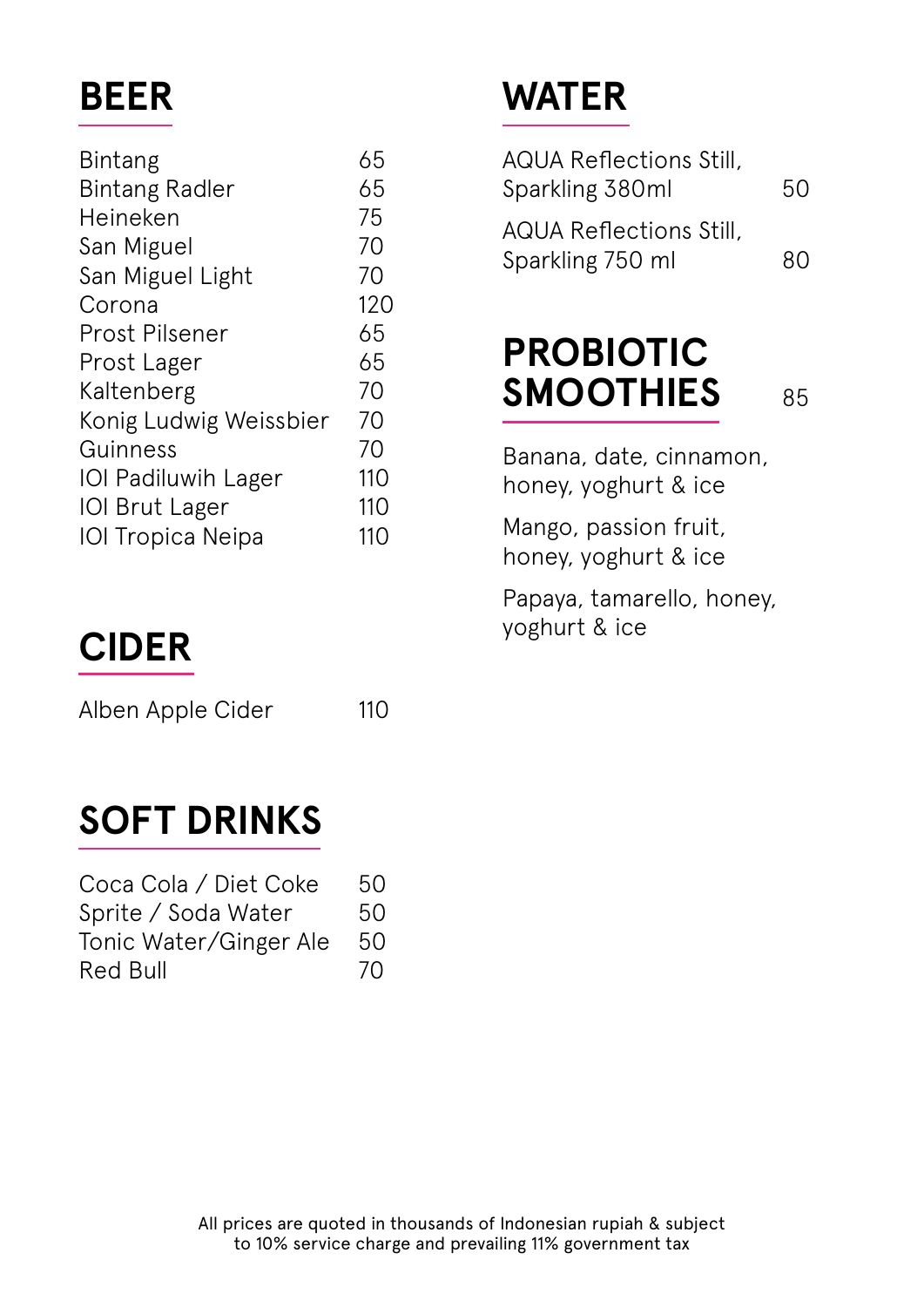## **TEAS**

## **COFFEES**

| <b>CHILLED</b>                                                                    | 80 | <b>CHILLED</b>                                                                      |                            |
|-----------------------------------------------------------------------------------|----|-------------------------------------------------------------------------------------|----------------------------|
| Peach & Strawberry<br>Lychee & Mint                                               |    | <b>Black Over Ice</b><br>Coffee Frappe<br>Ice Chocolate                             | 60<br>75<br>80             |
| <b>TWG TEA</b>                                                                    | 50 |                                                                                     |                            |
| <b>Black tea</b><br>English Breakfast<br>Earl Grey<br>Oloong Prestige             |    | <b>HOT</b><br>Espresso<br>Americano<br>Cappuccino                                   | 55<br>55<br>60             |
| <b>Green Tea</b><br><b>Grand Jasmine</b><br>Moroccan mint<br>Waterfruit green tea |    | Mochaccino<br>Latte<br><b>Flat White</b><br>Decaffeinated Coffee<br>Green Tea latte | 60<br>60<br>60<br>55<br>60 |
| <b>Aromatic Tea</b>                                                               |    |                                                                                     |                            |

Chamomile

**Red Tea** Vanilla Bourbon

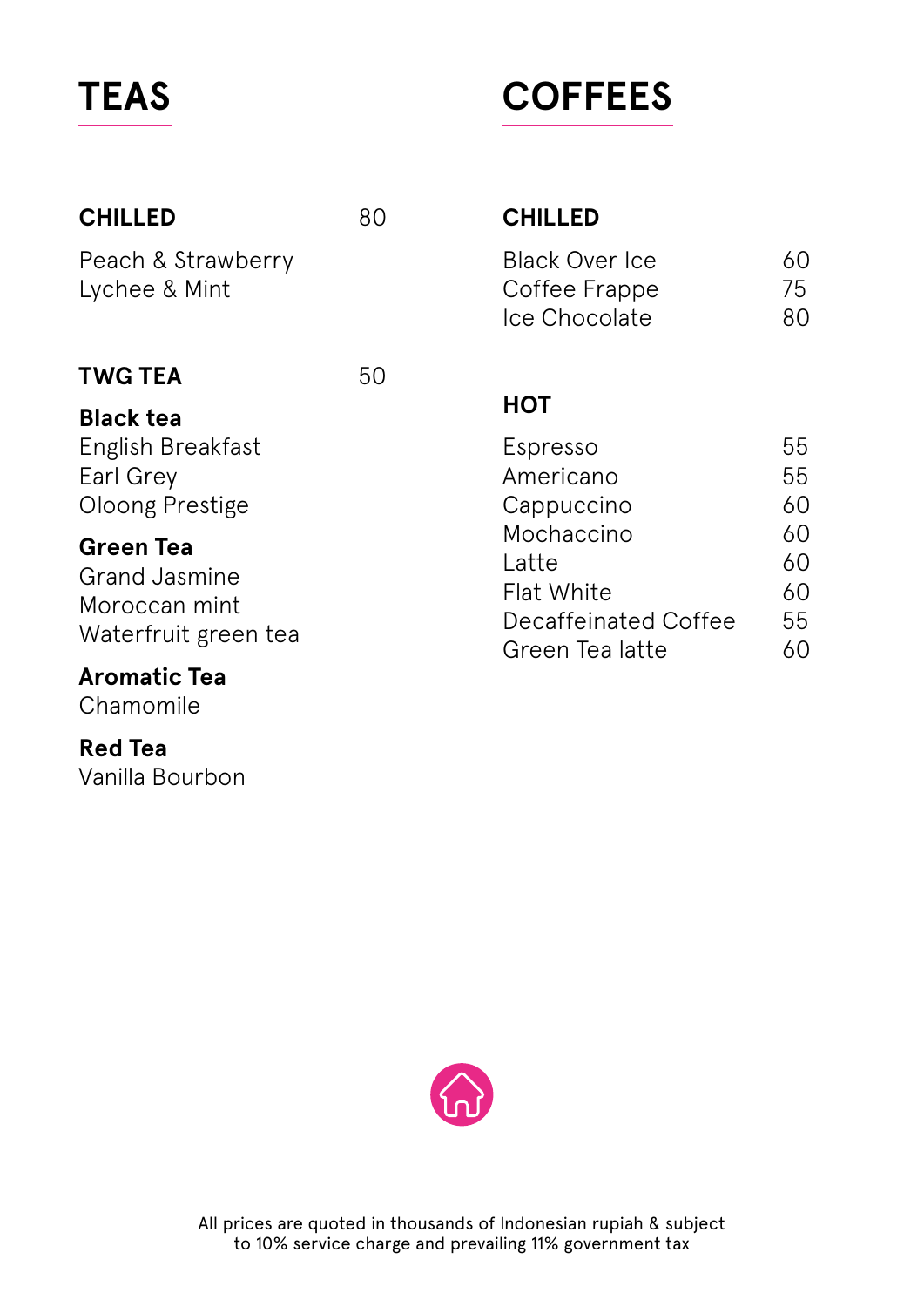<span id="page-24-0"></span>

W Bali - Seminyak Jl. Petitenget, Kerobokan, Seminyak, Bali 80361, Indonesia wbaliseminyak.com (62) 361 3000 106 bf.wbali@whotels.com

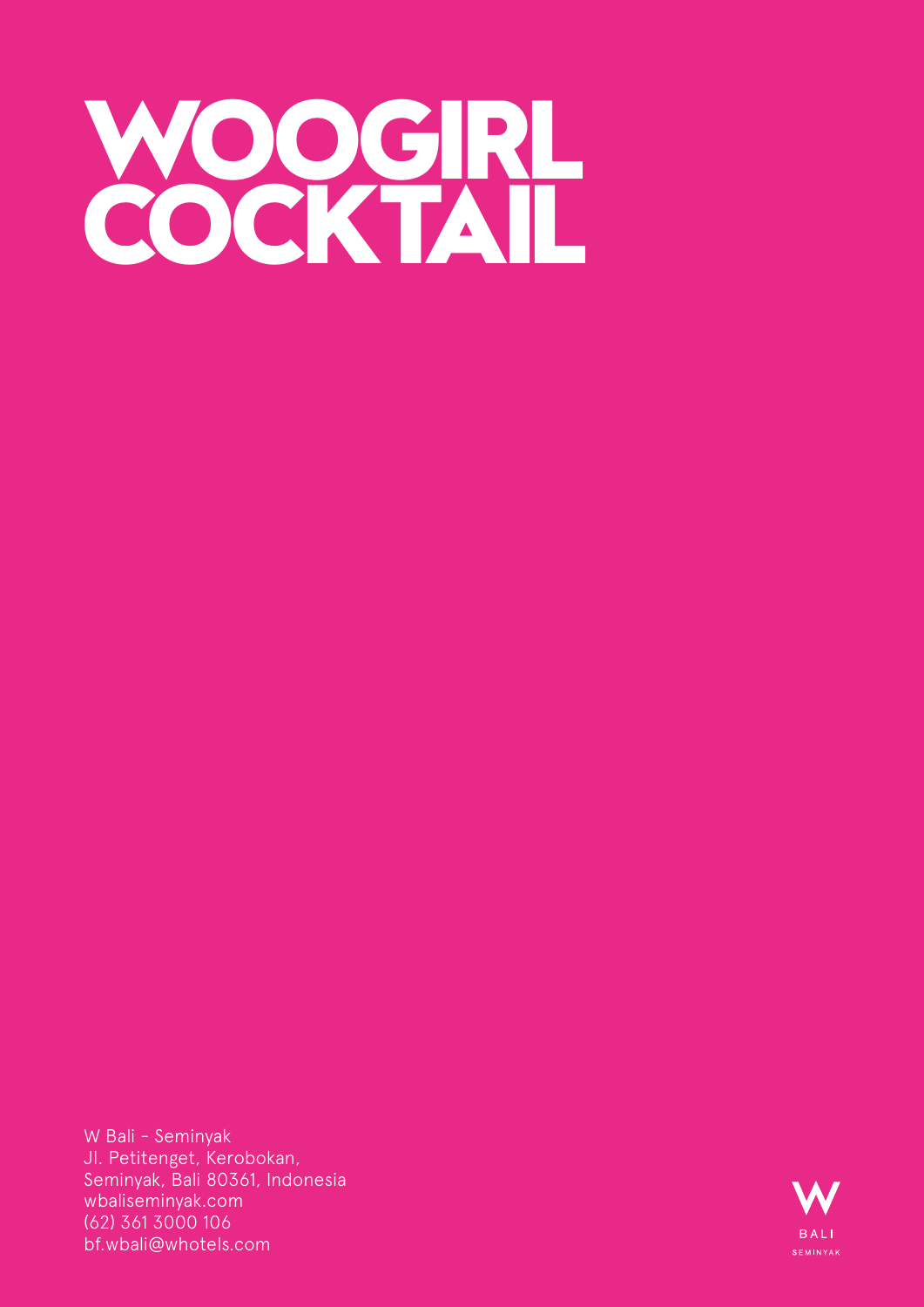# **WOOGIRL COCKTAIL**

| <b>ROSE G&amp;T</b><br>Gin, Fresh Lemon, Rose Cordial, Tonic Water and Rose Petal                             | 145 |
|---------------------------------------------------------------------------------------------------------------|-----|
| <b>DIVA LYCHEE MARTINI</b><br>Vodka, Dark Rum, Lychee, Fresh Lemon                                            | 145 |
| <b>YOU'RE MY MELON</b><br>Light Rum, Midori Melon, Cucumber, Mint, Fresh Lemon                                | 145 |
| <b>RED &amp; WHITE BELLINI</b><br>Gin, Sparkling Wine, Raspberry, Fresh Lemon,<br>Champagne Air, Flowers      | 165 |
| <b>FASHIONED MARGARITA</b><br>Tequila Resposado, TripleSec, Agave Cordials,<br>Passionfruit Pure, Fresh lemon | 165 |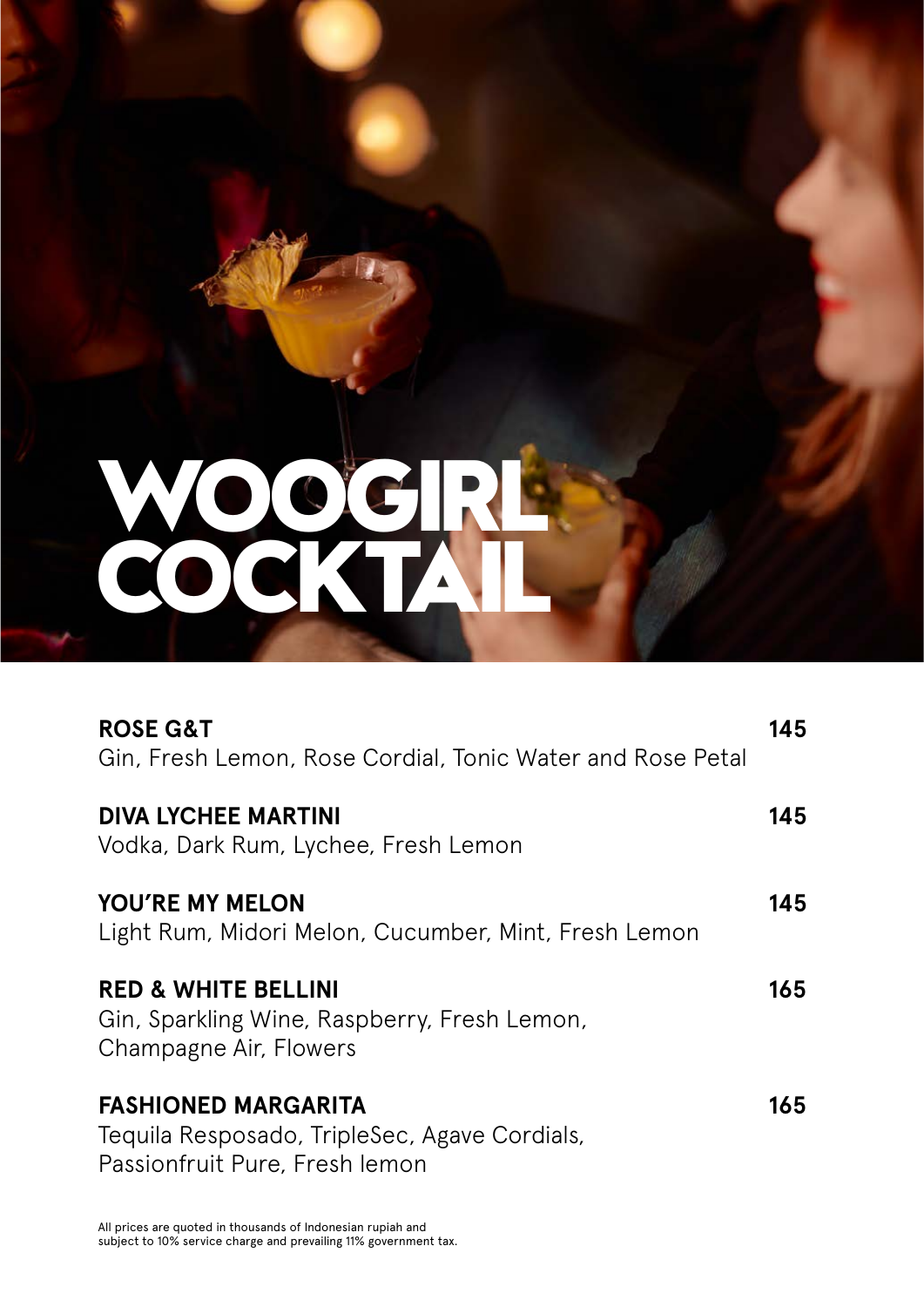## **WOOBAR CLOUDS MENU**

W Bali - Seminyak Jl. Petitenget, Kerobokan, Seminyak, Bali 80361, Indonesia wbaliseminyak.com (62) 361 3000 106 bf.wbali@whotels.com

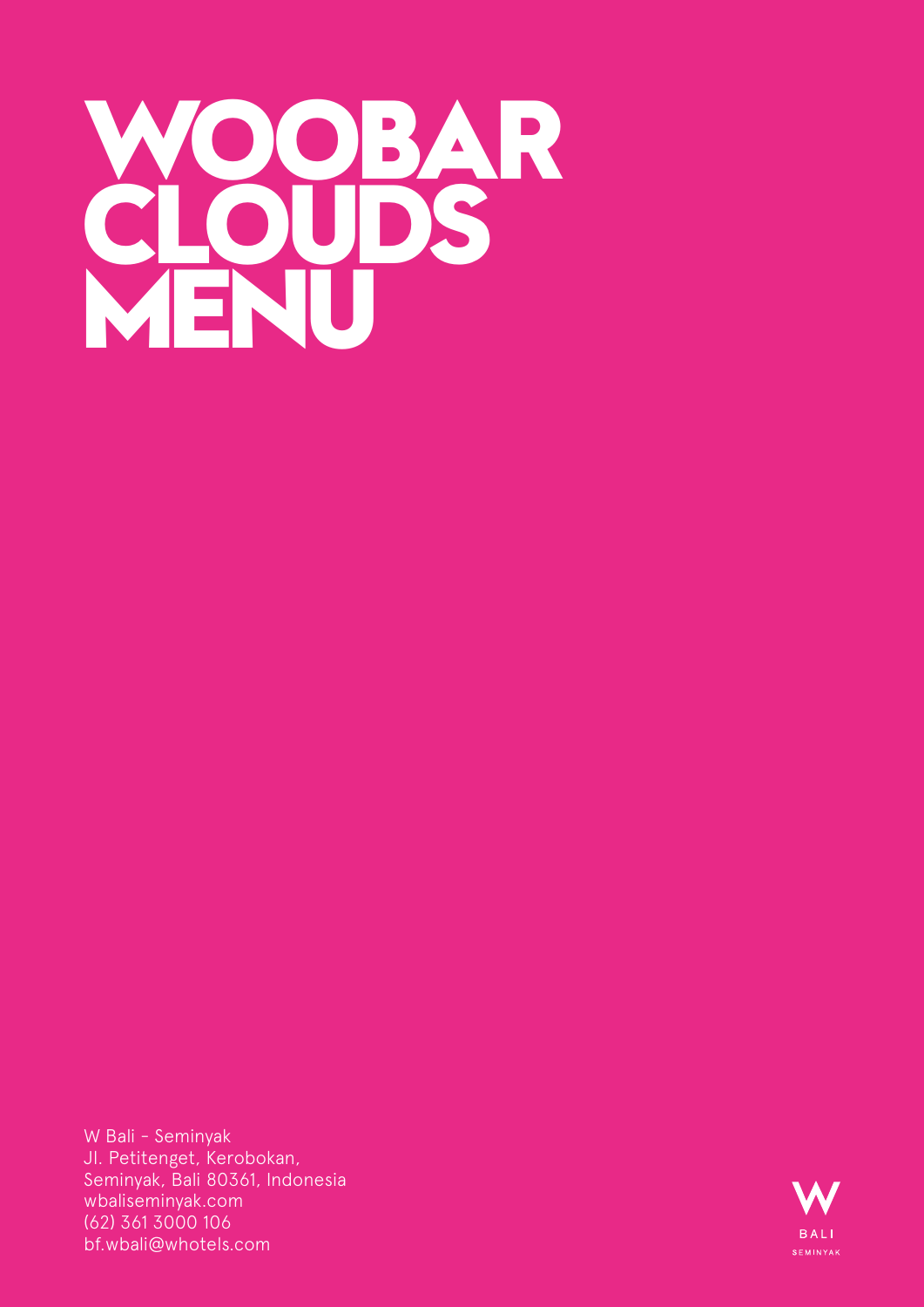## **BE BOLD ON YOUR TOBACCO 350**

| <b>Cactus Destiny</b> | <b>Hawaiian</b>                |
|-----------------------|--------------------------------|
| Pear, lime, cactus    | Sweet, sour pineapple and mint |
| <b>Fabulous Lady</b>  | <b>Dark forest</b>             |

Melon, manggo, wild berry, lime

**Ice Bon Bon**

Menthol, sweet and sour candy

Dark chocolate with cherry

Pear with ice

**Ice Pear**

Length of one smoking session is approximately 45 minutes. All prices are net and quoted in a thousand Indonesian rupiah. By using the Shisha for your pleasure you agree on a duty of care.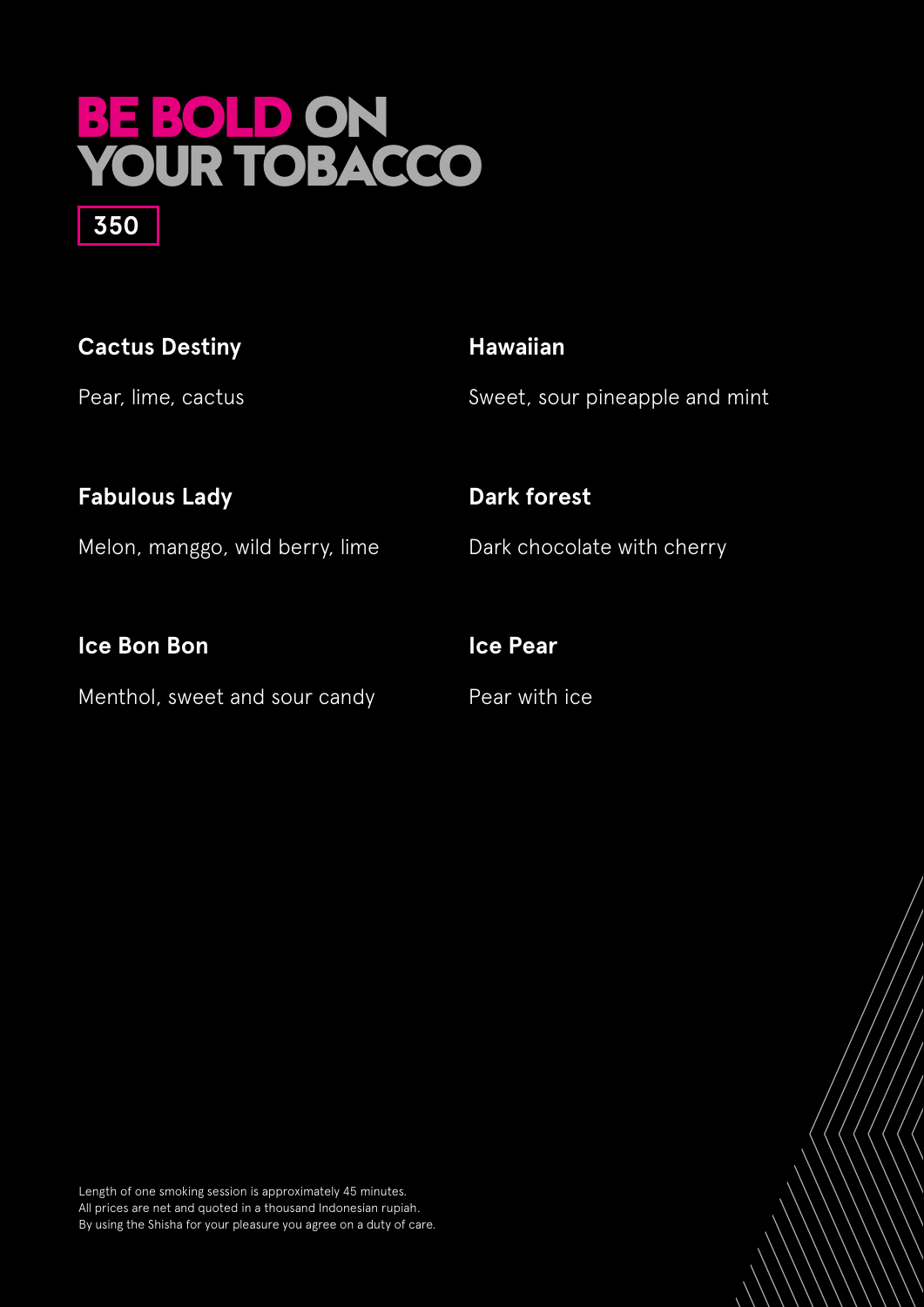## **BUILD YOUR OWN SHISHA BY CHOOSING 1 FLAVOR 3 FLAVORS 350 400**



**Blueberry**  A strong blueberry twist taking you on a journey down memory lane

## **Bubblegum**

A handful of pink bubble gum in your mouth, isn't that sweet?

**Grape**  A mouthful of sweet grape sensations

**Mango**  The ultimate refresher blend with splashes of sweet mango flavor

## **Mint**

A cool minty twist tickling your senses!

## **Orange**

Light and sweet like old fashioned orange candies

### **Peach**

Love at first pipe leaving you with a sweet peachy feeling

### **Plum**

A gentle, smooth, soft and fresh plum going along with everything

### **Strawberry**

Sweet fruity freshly picked strawberry clouds

### **Two Apple**

A perfect pairing of crisp red and sour green apple in our signature fruity clouds

#### **Watermelon**

Watermelon on hot sunny days, as refreshing as it sounds

Length of one smoking session is approximately 45 minutes. All prices are net and quoted in a thousand Indonesian rupiah. By using the Shisha for your pleasure you agree on a duty of care.